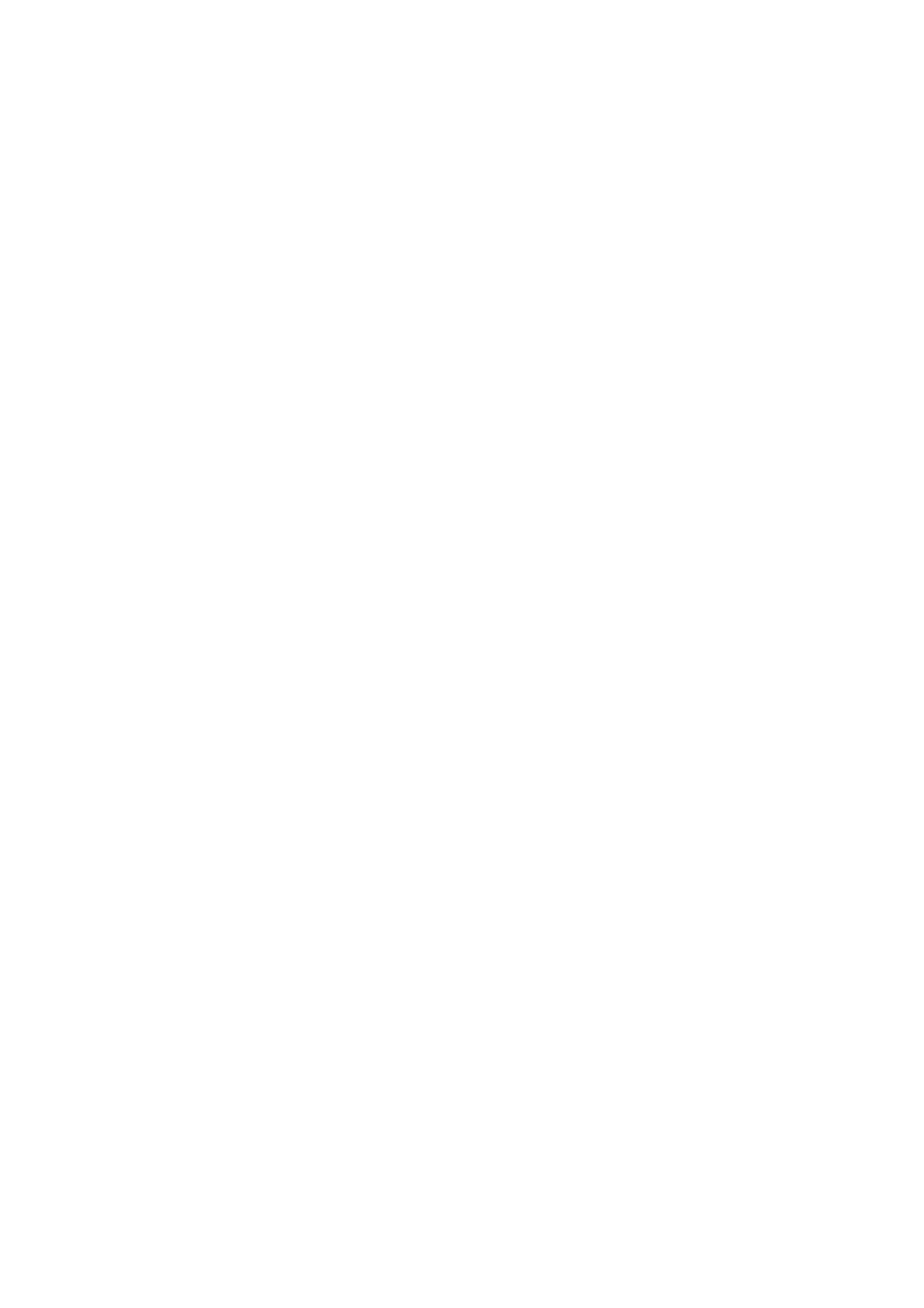#### **1 HISTORICAL DEVELOPMENT OF THE PROBATION SERVICE SYSTEM**

#### **1.1 The start of probation in Lithuania**

The development of the Lithuanian legal system was influenced by political and social changes within the country, namely, the consequences of World War Two. Despite the fact that certain rudiments of probation could be found in the legal system of Lithuania as early as in 1928, still, a clear-cut system of probation does not exist yet. Law on Conditional Sentencing dated 24 September 1928 published in the government bulletin "Vyriausybės žinios" ("Government News") No. 284 - 1821 provided for a possibility of conditional release (which can be very roughly considered as analogous to suspended sentence) for persons sentenced to financial fine, arrest, placement at a disciplinary educational institution or an ordinary prison and characterised as "holding forth a hope of living a law-abiding and crime-free life in the future due to their personal characteristics, or regarding the nature of the offence committed, its motives and circumstances". The court taking into consideration the age and education of the conditionally sentenced person, as well as his living conditions and motives for committing an offence, was obliged to set a probation period for the duration of 1 - 5 years. Besides, certain guardianship and restrictions could have been imposed on such persons for the period of their probation: reimbursement of court costs amends of damages, non-consumption of liquor, returning home on time, etc. ("Vyriausybės žinios"No. 288-1890). It is worth mentioning that similar restrictions could be found in the contemporary penal laws too. Probation period was terminated either in the case when a sentenced person was convicted of a crime committed during the probation period and for which a punishment more severe than three months of arrest or imprisonment was imposed, or when a sentenced person violated the imposed restrictions. It is interesting to note that the court would carry out supervision of the sentenced person during his probation period. If guardianship was assigned to a sentenced person, persons of reputation and those enjoying the confidence of the public were selected to act as guardians of a sentenced person. Hence we may conclude that at the beginning of the 20th century in Lithuania there already existed certain alternatives to the execution of the imposed punishments, and a possibility of involvement of the public was provided. The Penal Statute of 1903 validated on 16 January 1919 also provided for conditional release from a penitentiary institution analogous to what we have now, i. e. the term of imprisonment for a well- behaved prisoner could be reduced by one third. However, once the released person committed a new crime during the period of the unserved term within 3 years after release, the unserved part of the term was restored and added up to the new term to be served. This Criminal Code adapted for Lithuania by the German government during the occupation of Lithuania is considered to be one of the best-chartered statute books of the beginning of the 20th century. (V. Andriulis, 2000).

 During the years of Soviet occupation social development of Lithuania was determined by communist ideology. That was the reason why the reformation of the legal system of the country was defined as one of the numerous objectives after the restoration of the statehood of Lithuania on 11 March 1990. The construction of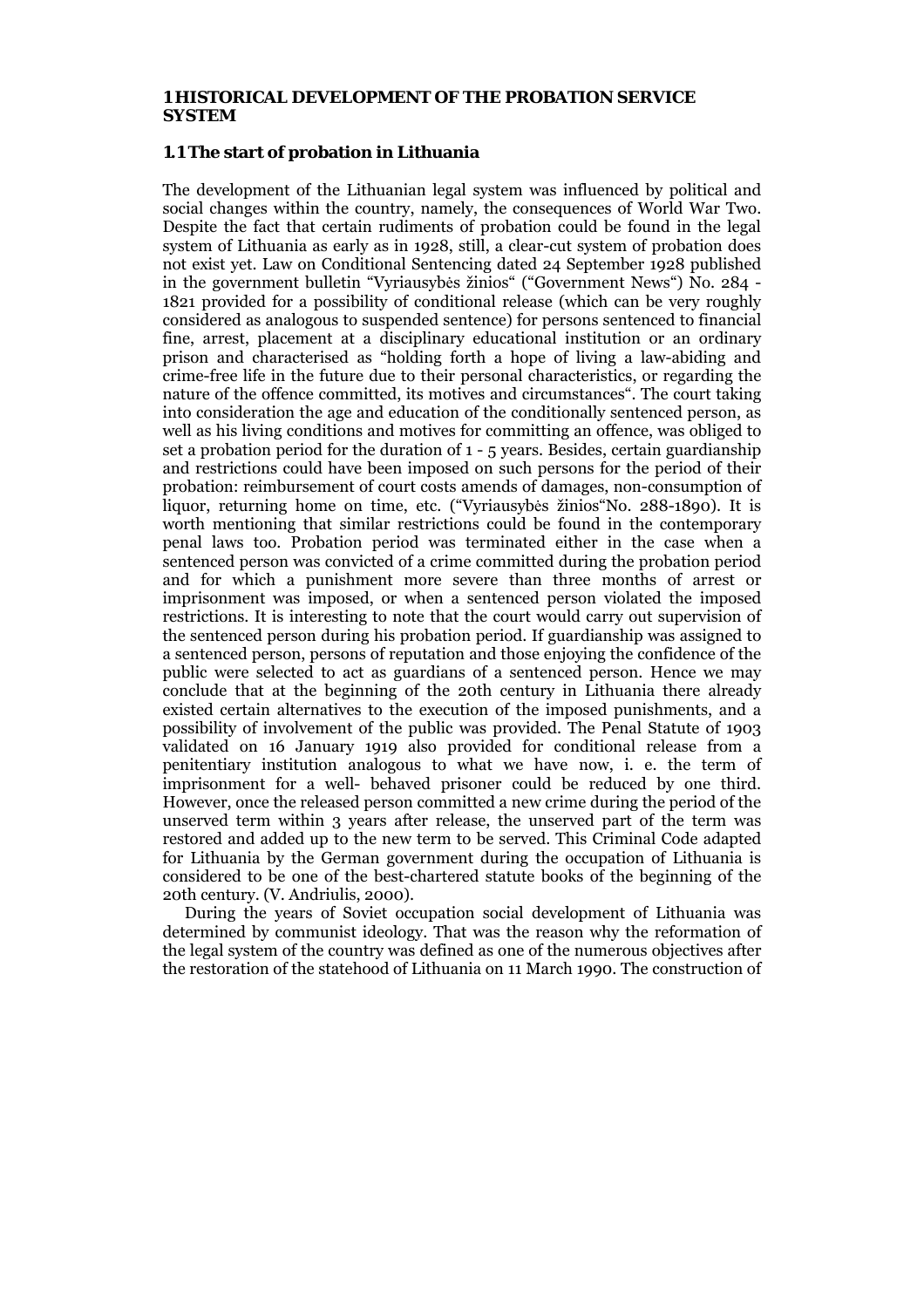the national legal system aimed for the conformity of the system with the conception of the rule-of-law state and the legal practice of the European Union. Until the restoration of independence of Lithuania the execution of punishments was under the jurisdiction of the Ministry of the Interior. The Draft of the Legal Reform of 1994 provided for the incorporation of the Corrections Department within the framework of the Ministry of Justice after having passed the new Penal Enforcement Code in 1998. The New Edition of the Draft of the Legal Reform presented in 1998 elaborated on the reform of the penal enforcement system. Notwithstanding the fact that the reform was intended to focus on the execution of custodial punishments it was also foreseen that the penal policy would be targeted at a wider enforcement of punishments alternative to imprisonment. Consequently, after this legal system reform had been implemented Prison Department at the Ministry of Justice of the Republic of Lithuania (further on referred to as Prison Department) was made responsible for the enforcement of all types of punishments (excluding fine and attainder) as well as the execution of suspended sentence, conditional release from the correction house and such penal measures and sanctions as community work.

 In 2000, following the provisions of the Draft of the Legal Reform, 52 towns and district correction inspections subordinate to the Prison Department were instituted. They took over the functions previously carried out by Correctional Labour Inspections of the police units. In December 2001 5 regional correction inspections, Vilnius, Kaunas, Klaipeda, Siauliai and Panevezys, were instituted. They were assigned to coordinate the activities of the 48 territorial correction inspections operating within the territory of one or several municipalities.

 In the Long-term State Strategy approved in 2002 it was planned to create a model of conditional suspension of sentence and conditional release from penal institutions (probation) that would be in conformity with the requirements defined in international legal acts. Besides, the list of types of punishments was extended. There were such types of punishment alternative to imprisonment entered as deprivation of public rights, i.e. deprivation of the right to be elected or assigned to a working position at state or municipal institutions, enterprises or nongovernmental institutions, deprivation of the right to work at certain jobs or to be engaged in certain activities, community works and restrictions of freedom. The enforcement of the above-mentioned punishments is delegated to correction inspections. In this article the conceptions "correction inspections", "probation services" and "institutions effectuating probation" are being used as synonyms.

 In 2001 alongside with the task of control of obligations and restrictions imposed by the court on probationers the task of assistance for conditionally released persons in their re-entry and provision of social support for them was assigned to correction inspections. Nevertheless, it is important to mention that until now the content of "social support" conception is not clearly defined; the implementation of this task by a probation officer has not been itemized either. It is being considered that qualifications, experience and intuition of probation officers would warrant the implementation of this task. It should be noted that there no requirements set regarding the education of probation officers, nevertheless, before starting work at correction inspection they are obliged to take the Introductory Training Course at the Training Centre of the Prison Department. Despite the training mentioned above, the role of a probation officer in the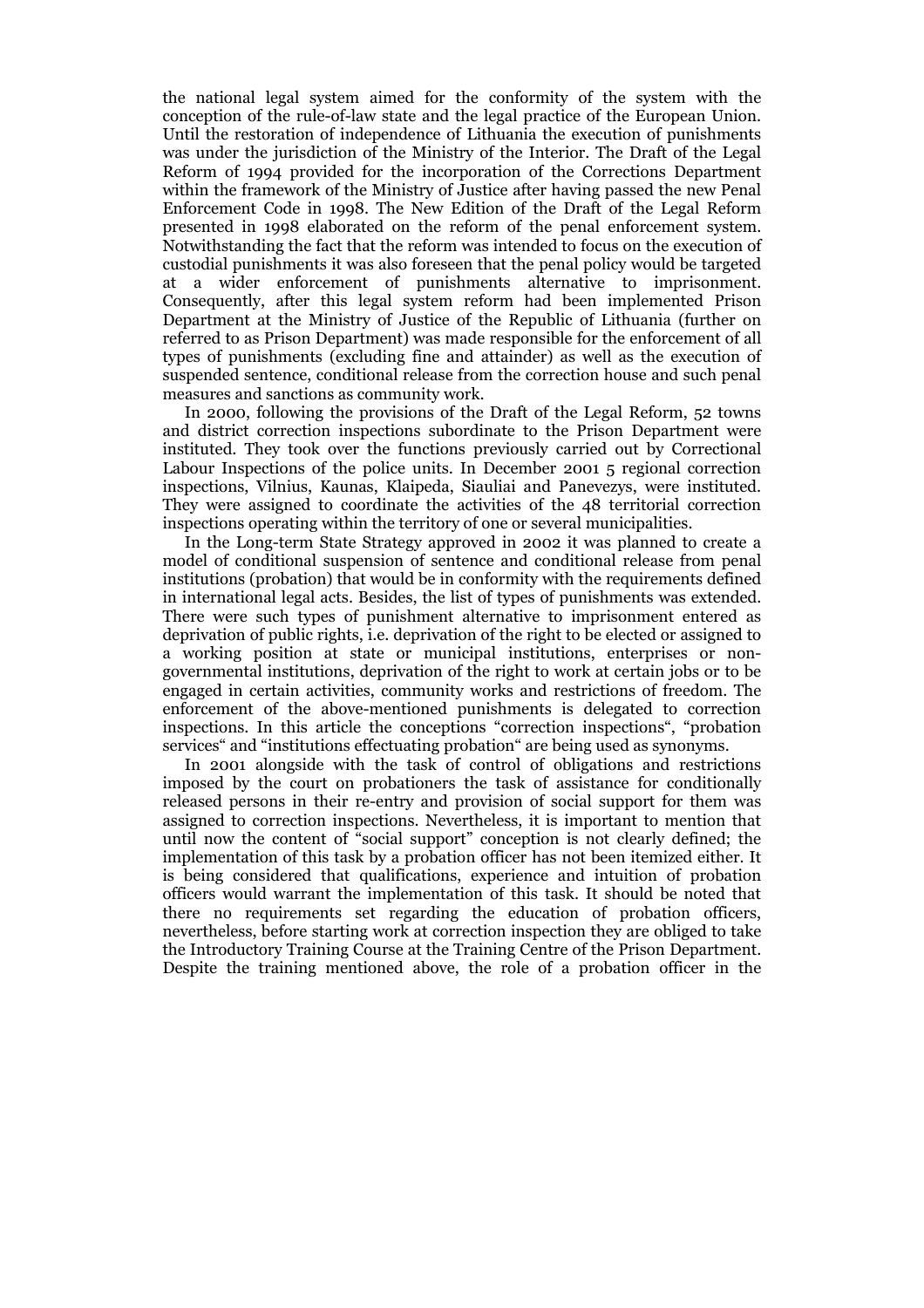provision of social assistance is usually limited to that of an intermediate between a probationer and other public and non-governmental institutions providing social or medical aid: a probation officer presents the list of such institutions to the probationer as well as provides information on the possibilities and criteria of application to these institutions. The quality of the assistance provided and individual work with a client very often depends on the education, qualification, motivation and priorities of the probation officers working at a certain subdivision or regional correction inspection.

 In February 2007 the Concept of Probation in Lithuania and the Plan of the Measures for Implementation of the Concept were finally approved by the Government of the Republic of Lithuania. Such conceptions as "supervision of a probationer" and "social support" are already defined in the Concept of the Probation System in Lithuania. The need for the development of penal laws is acknowledged, new functions to correction inspections are assigned (e.g. arrangement of pre-trial findings), and the need for methodology of risk assessment of repeated offences by probationers and specialised behaviour correction programs are also indicated. The statement on insufficiency of cooperation between public institutions implementing probation and community as well as scarcity of non-governmental organisations taking part in the process of re-integration of probationers was made in the above-mentioned document. In the Concept "probation" is defined as "a form of realisation of criminal responsibility suspended sentence, conditional release from a penitentiary institution and conditional release from penitentiary institutions before the end of the term - are employed in order to execute the imposed punishment through supervision of a probationer and providing social assistance for him." Hence the Concept of the Probation System in Lithuania does not include punishments alternative to imprisonment, i.e. freedom restrictions and community works, or penal measures and sanctions, i.e. unpaid work, enforced by correction inspections.

 Summarising the historical development of the probation in Lithuania we have to admit that even if the rudiments of probations can be traced as early as in at the beginning of the 20th century, the pace of its development, however, was slowed down due to the political realities of the country. Even though historically the public was also permitted to be involved in the social reintegration of a sentenced person the main bulk of probation functions have been carried out by public institutions, both from historical and contemporary perspectives. Until now the forms of volunteers' participation in the process of probation is not defined. After the restoration of independence of Lithuania and implementation of the legal reform the functions assigned to correction inspections include supervision of probationers on whom freedom restrictions or community works had been imposed, and those with suspended sentence or conditional release, as well as provision of social assistance to them. Correction inspections do not participate in other stages of the penal process. The Concept also introduces the present situation in Lithuania regarding suspended sentences, early conditional release and conditional release from penitentiary institutions, defines the existing drawbacks and possibilities for further improvement of the probation system: encouragement of volunteers to take a more active part in the probationers' re-entry process, assignment of the function of presentation of pre-trial investigation conclusions to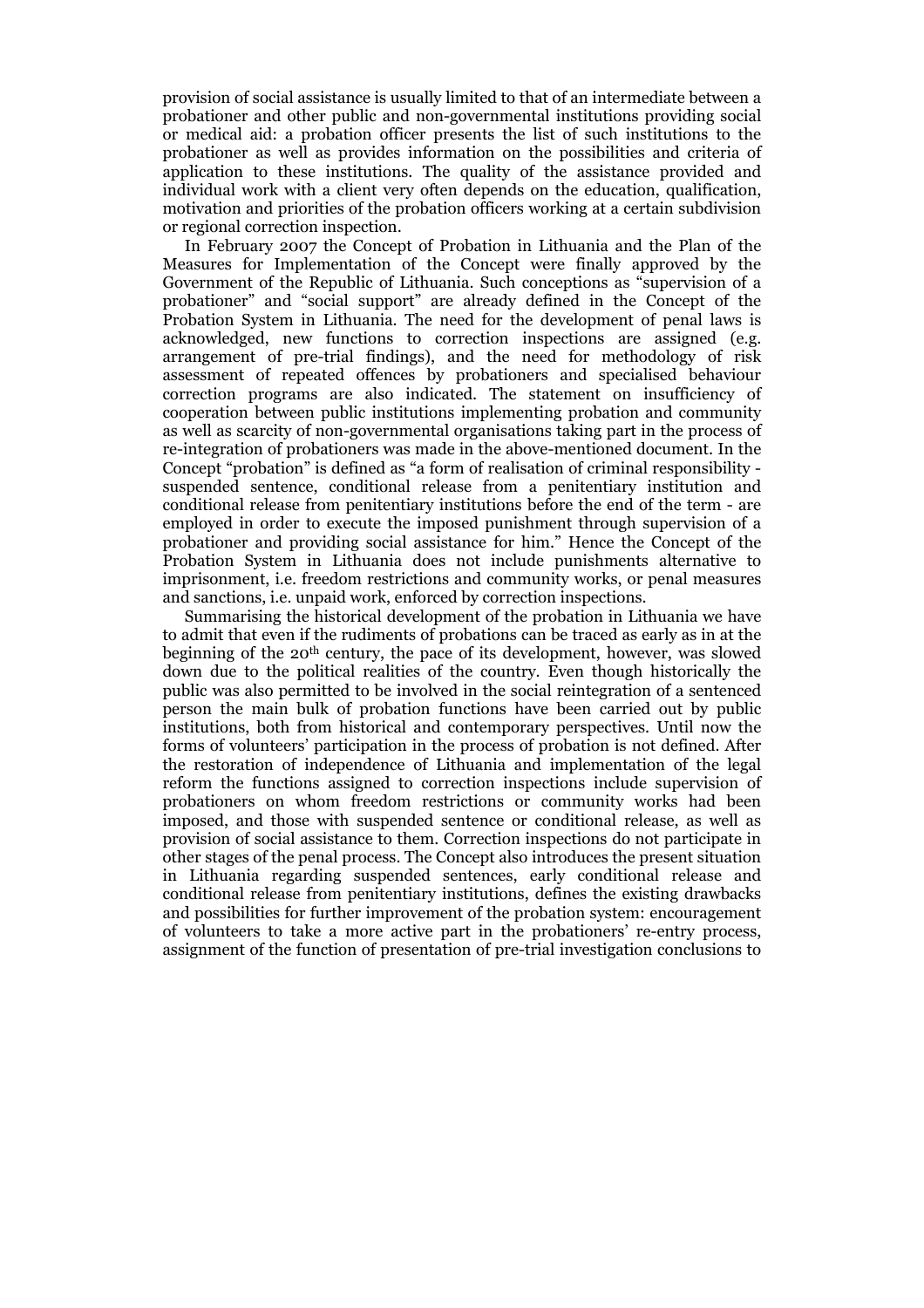correction inspections and design of qualitative methodologies for working with probationers.

#### **2 LEGISLATIVE BASIS AND MISSION**

#### **2.1 Legislative basis**

As has already been mentioned in Chapter 1 correction inspections are subordinate to the Prison Department that is headed by Director General. The Director General allocates financial means for correction inspections, assigns and discharges all probation officers except for regional correction inspection directors, approves various specifications and methods related to working with probationers. The legislative basis for the activities of correction inspections is determined by the Penal Enforcement Code of the Republic of Lithuania (further on referred to as the Penal Enforcement Code), the Penal Code of the Republic of Lithuania (further on referred to as the Penal Code), also by the Working Procedure of Correction Inspections approved by the Minister of Justice of the Republic of Lithuania and other post-legislative acts. In the Working Procedure of Correction Inspections it is stipulated that probation officers in their work "combine social aid with the means of supervision of probationers' behaviour, focus on the process of the social adaptation and rehabilitation of probationers which insures their re-entry".

 The main objectives of the correction inspections are as follows: to ensure the enforcement of non-custodial sentences and court decisions (except for the punishments related to the restraint of possession rights), suspended sentences, conditional release from penitentiary institutions, early conditional release from penitentiary institutions, penal sanctions and measures (community work) and to assist probationers in their attempts to re-enter the community as well as to provide social support to them within the scope of correction inspections. Hence correction inspection enforces the above mentioned court sentences and decisions imposed on persons irrespective of their age or gender – adults and juveniles, men and women. According to the Penal Code persons are held responsible if they were at the age of 16 when they committed a crime or a criminal offence, and in particular cases (e.g. homicide, rape, sexual abuse, racket and the like) – at the age of 14. Besides, penal sanctions and measures could be imposed on persons who were younger than 14 years of age when they committed a criminal offence. Despite the lack of regulations in Lithuanian law regarding the agency that should enforce penal sanctions and measures in practice this function is being carried out by correction inspections.

 As probation in this article is comprehended in a broader sense than it has been defined in the Concept of Probation in Lithuania it could be stated that probation is applicable to more than half of all convicted persons in Lithuania. Persons with suspended custodial sentence are in the vast majority of all probationers. Persons conditionally released from penitentiary institutions and sentenced to freedom restrictions are not that numerous. Persons sentenced to community works, deprivation of public rights or the right to work at a certain job or to be engaged in certain activities together with those acquitted of criminal responsibility form the smallest part of all probationers in Lithuania. Execution of punishment could be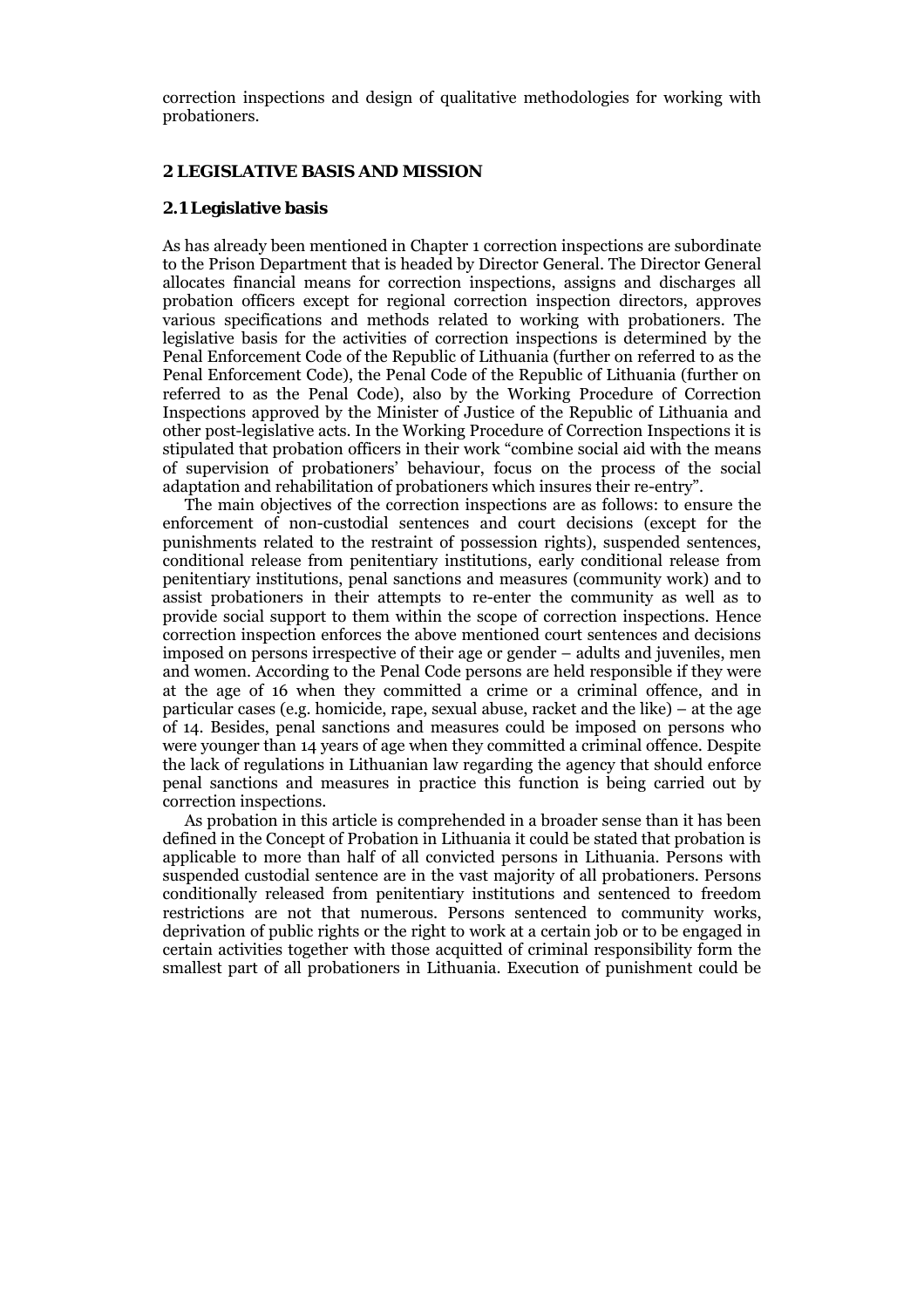postponed for one to three years for the persons sentenced to imprisonment for one or several minor or petty crimes for the term of imprisonment not longer than three years, or for crimes of negligence for the term of imprisonment not longer than six years provided the court decides so on the presumption that the aims of the punishment will be achieved without imposition of practical imprisonment. The Penal Enforcement Code establishes the ground on which a person could be released from penitentiary institutions while the Penal Code establishes the grounds for an early conditional release of a person.

# **2.2 Mission and mission statement**

Despite the fact that neither the mission nor the mission statement of correction inspections is clearly defined the criteria for evaluation of correction inspections (the amount of the damages inflicted by the crime, the number of pre-trial investigation cases started, the number of employees) apply the aims pursued by the institutions implementing probation: prevention of crime recidivism, restoration of the rights of the aggrieved, reintegration into labour market. The mission statement of the probation has been already formed in the Concept of Probation in Lithuania. It is as follows: to warrant the public security allowing for implementation of crime prevention, to reduce crime recidivism and the number of prison population. The main principles followed by correction inspections in their activities are: legitimacy, equality of sentenced persons while applying penal enforcement laws, humanism, and individualisation of penal enforcement, also public involvement in the process of reformation of convicts and a fair and progressive service of one's sentence.

- The principle of legitimacy implies that the only ground for penal enforcement is a judgement of conviction imposed by the court. Also, the restriction of convicted persons' rights and freedoms as well as their duties is determined solely by the laws of the Republic of Lithuania. The behaviour of a convicted person can be restricted only by prohibition or obligation. This principle also implies that the legitimacy of activities of penal enforcement institutions and officers is supervised by Lithuanian courts, prosecutors, ombudsmen, Ministry of Justice and other state institutions as the laws of the Republic of Lithuania provide.
- The principle of equality of sentenced persons while applying penal enforcement laws implies that all convicted persons are considered equal disregarding their origin, gender, social status or material circumstances, nationality or race, political creed or belonging to a party, education, language, religious or other beliefs, genetic characteristics, disability, sexual orientation, kind and type of activities, place of residence and other circumstances not determined by the laws of the Republic of Lithuania.
- The principle of humanism determines that penal enforcement does not aim at torture, cruel behaviour or degrading human dignity of a person; medical, biological and other scientific experiments with convicted persons whose freedom is restricted are prohibited, even with their own consent, except for the cases defined in the legal acts of the Republic of Lithuania. It is also prohibited to film or take pictures of a convicted person whose freedom is restricted without his/her consent.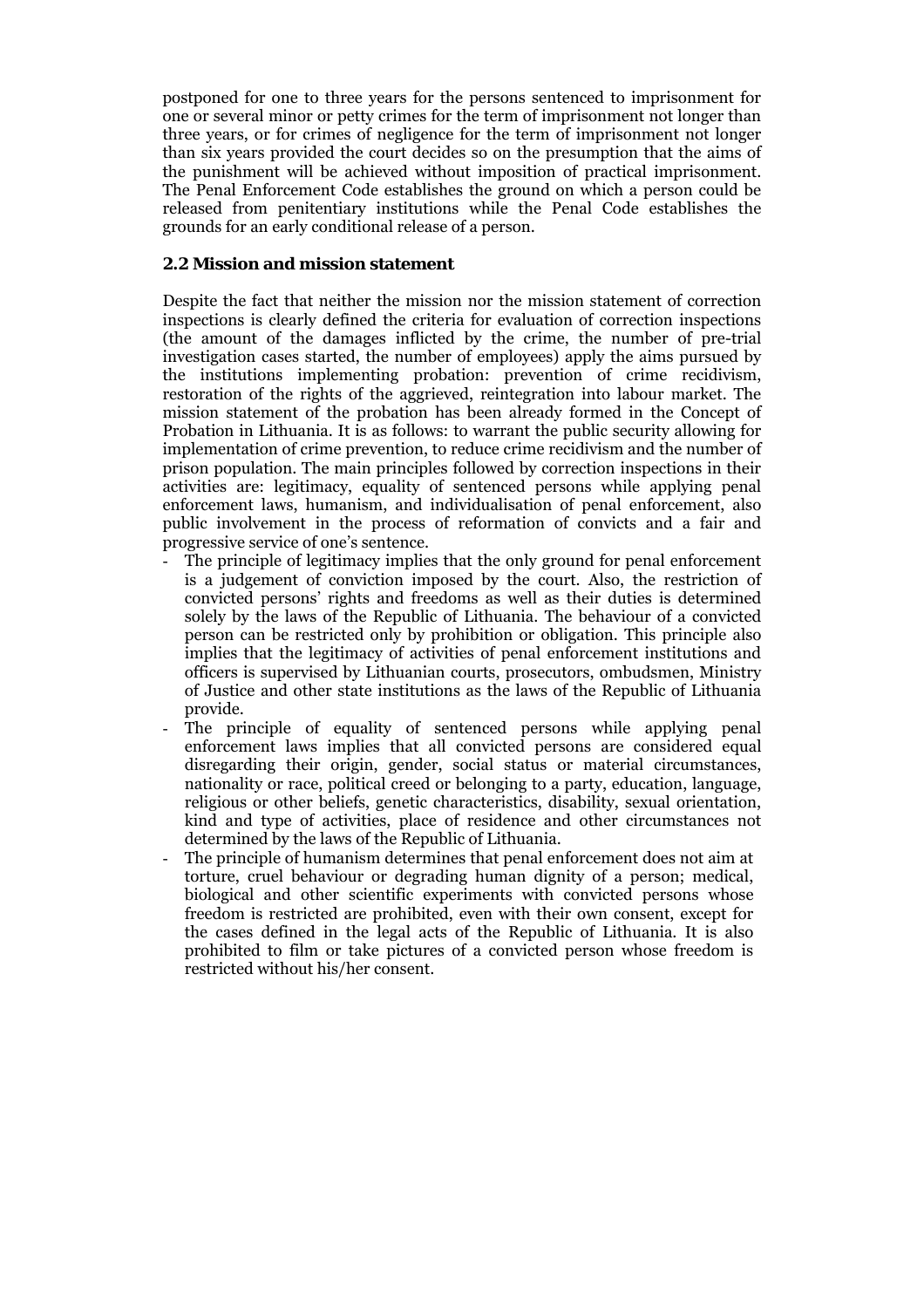- The principle of individualisation of penal enforcement and participation of community in the process of reformation of convicts implies that correction measures are applied to convicts taking into consideration their personality and behaviour during the implementation of the sentence as well as the gravity and the nature of the crime committed. It also implies that public organisations, confessional communities and societies and their members as well as other natural persons and legal entities may participate in the process of reformation of convicts.
- The principle of fair and progressive implementation of one's sentence determines that the legal position of convicts could be mitigated or tightened with regard to their behaviour during the implementation of their sentence, observation of the established obligations and restrictions, their attitude towards work and learning, reacting towards psychological impact and social rehabilitation measures.

Correction inspections are implementing these principles while securing the rights and rightful interests of probationers. As it is impossible to regulate all legal terms developing during the process of penal enforcement there is a rule in the Penal Enforcement Code providing for obligation to act in accordance with the principles of penal enforcement in the case of a gap in penal enforcement laws. After having analysed the principles of penal enforcement it becomes evident that in most cases they are orientated towards securing of the rights and rightful interests of the convicts, while the public security or the interests of the aggrieved are not even mentioned. Therefore taking into consideration the experience of Lithuanian correction inspections and the experience of probation implementation in other countries the Concept of Probation in Lithuania provides the principle of balance between the interests of re-socialisation of convicts and the rights of the aggrieved while enforcing probation.

 There exist quite a number of national programs in which correction inspections are also partly participating while carrying out measures delegated by the Prison Department for their execution. As an example of this type of measures related to the activities of correction inspections could be education of probation officers and probationers on the prevention of sexually transmitted diseases, their spread and preventive measures; also early intervention in drug addiction as well as other medical, psychological, social rehabilitation issues. These include collection and summary of the information about the functioning drug addicts' treatment institutions and rehabilitation facilities as well as provision of this information to the convicts and their family members (giving priority to juveniles and children using psychotropic substances), and employment of persons conditionally released from correction houses. Development of programs designed for the treatment of persons convicted for sexual crimes against children and rendering psychological assistance to them as well as the programs for the rehabilitation of violent offenders are also included. It is worth mentioning that national programs involve other institutions and organisations working in the sphere of reintegration of sentenced persons. For example, the Ministry of Social Welfare and Labour of the Republic of Lithuania takes part in vocational training of sentenced persons. This ministry also supports various projects of nongovernmental organisations designed for social rehabilitation and reintegration of the sentenced persons into the community. It is the national programs that define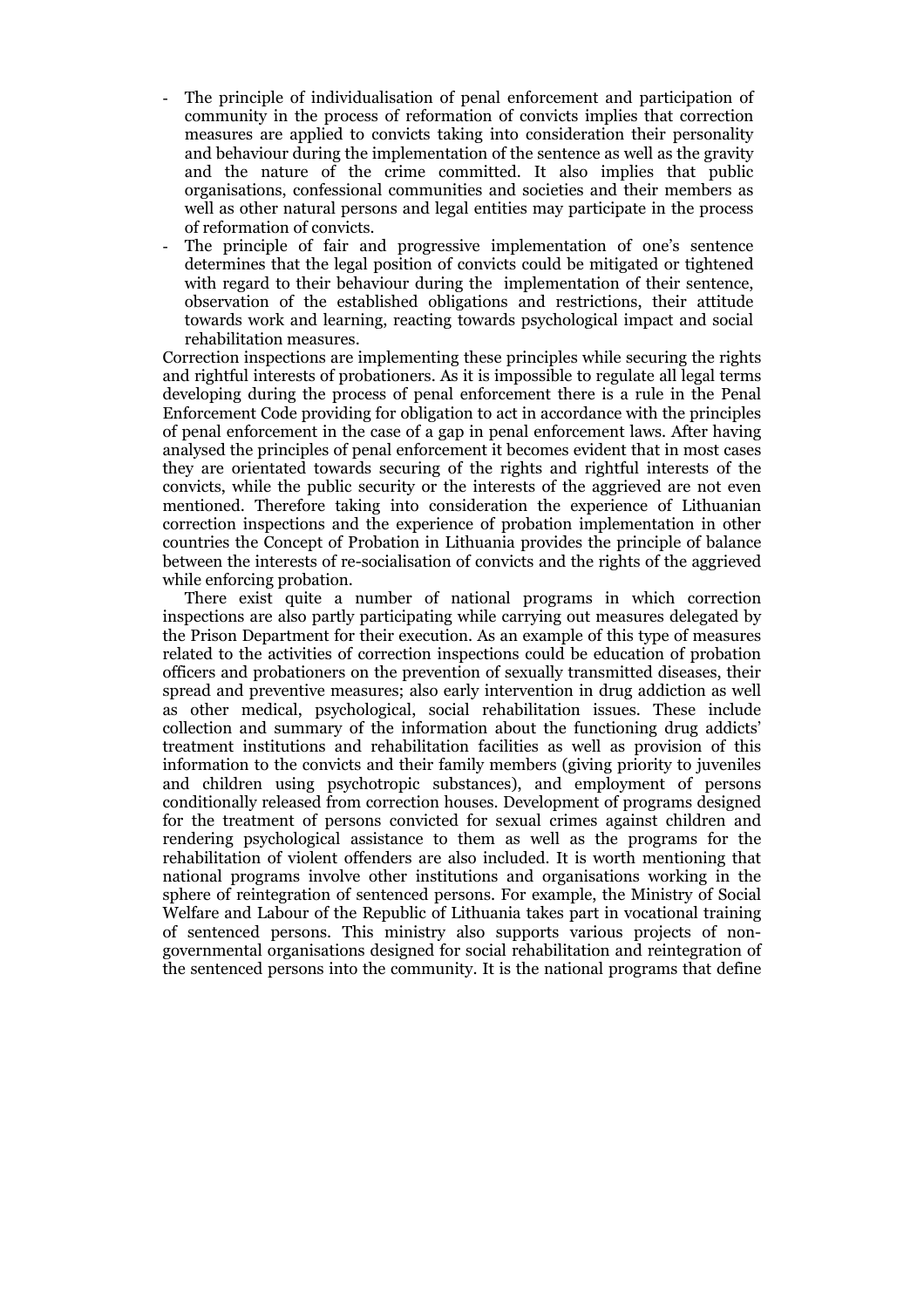the state priorities in the sphere of penal enforcement. The existing programs of juvenile justice or prevention of child abuse are a clear indication of the growing interest of the state in children and juveniles (including the sentenced ones) as well as rehabilitation of violent offenders. Nevertheless, the best way to set priorities in the sphere of penal enforcement is according to the contents of the Concept of Probation in Lithuania and its Plan of Measures for Implementation of the Concept. In spite of the above-mentioned fact that the Concept of Probation in Lithuania does not include all activities carried out by correction inspections the concepts regarding the punishments and penal measures and sanctions are enforced by correction inspections. There are impediments in the Concept of Probation in Lithuania that prevent sufficient reduction of crime probability and the legal regulation of the number of prison population. The organisational framework of the Prison Department does not provide for the adequate consideration of the problems related to the coordination of the activities of correction inspections resulting in the lack of material and human resources. Among other drawbacks could be mentioned the poorly defined forms of participation of other state and non-governmental organisations in probation, lack of scientifically based methods of evaluation of sentenced persons and correction of their behaviour. There are plans to remove all these obstacles by the end of 2009. Allocations of 23, 746, 000 litas (twenty three million seven hundred and forty six thousand litas) are budgeted for the implementation of the Concept of Probation in Lithuania.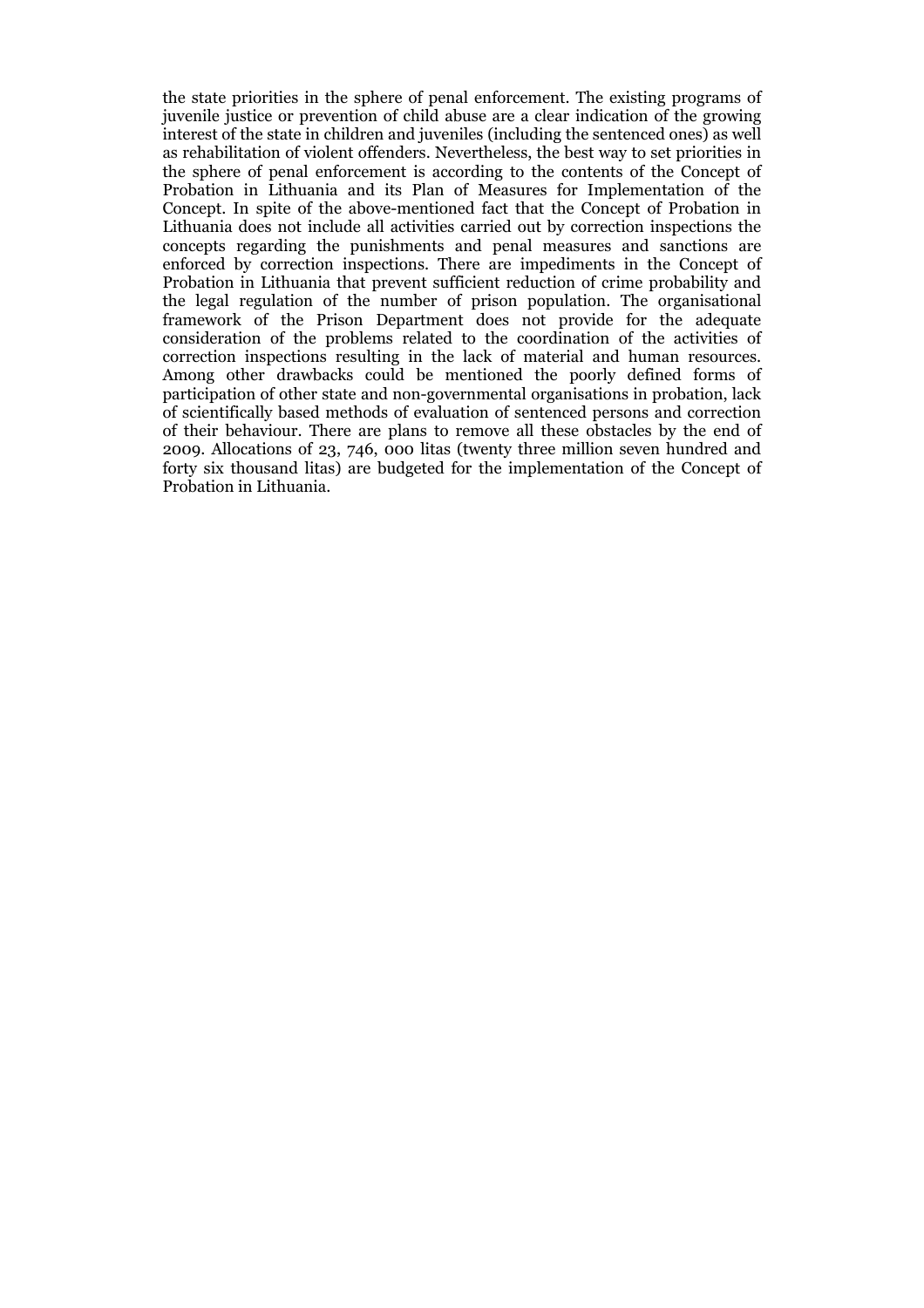# **2.3 Crime prevention**

As mentioned above the mission of correction inspections in Lithuania is not consolidated in laws so crime prevention is not referred to as a goal of correction inspections. Nevertheless, the criteria for evaluation of correction inspections activities imply that prevention of recidivism is a goal pursued by correction inspections. Besides, in the Concept of Probation in Lithuania crime prevention is mentioned among other goals such as public security, reduction of recidivism and decrease of the number of prison population. At present, correction inspections take part in crime prevention activities only on a local level, i.e. deliver lectures on prevention issues, give seminars at educational institutions, organise leisure activities of sentenced juveniles and the like.

# **2.4 Victim protection**

Correction inspections in Lithuania do not provide any services for victims of crime. The focus of attention is a person having committed a crime – rendering assistance to him/her and his/her monitoring. However, correction inspections contribute to warranting the rights of the aggrieved by control of amends of damages imposed on the offender by the court. Moreover, the amount of amends for the damage inflicted by a crime and the number of people having made restitution are among the main criteria for evaluation of the activities of correction inspections.

# **3 THE ORGANIZATION OF PROBATION SERVICES**

# **3.1 Main characteristics**

The five regional correction inspections are subordinate to the Prison Department that is headed by the Director General. There are two Deputy Directors General at the Prison Department, and one of them is in charge of the work of correction inspections. This involves such spheres of activities as coordination of social rehabilitation at correction houses, guard and surveillance of convicted persons as well as their registration. Correction Inspections Division is under direct supervision of this Deputy Director General. This division monitors and supervises the activities of correction inspections, and provides methodical aid to them. These notwithstanding regional correction inspections are directly subordinated to the Director General of Prison Department and only orders given by the Director General are obligatory to them. The five regional correction inspections are made of up 48 (since 1 July 2007–49) town and district correction inspections. Regional correction inspections administrate the activities of their subordinate territorial subdivisions: provide them with methodical aid, deal with staff issues and logistics. The town and district correction inspections are not legal entities, they simply perform the tasks as the law provides, i.e. supervision of probationers, rendering social assistance to them and organisation of their own activities. Town and district correction inspections report on the results of their activities and statistical data to regional correction inspections that, in their turn, summarise the data before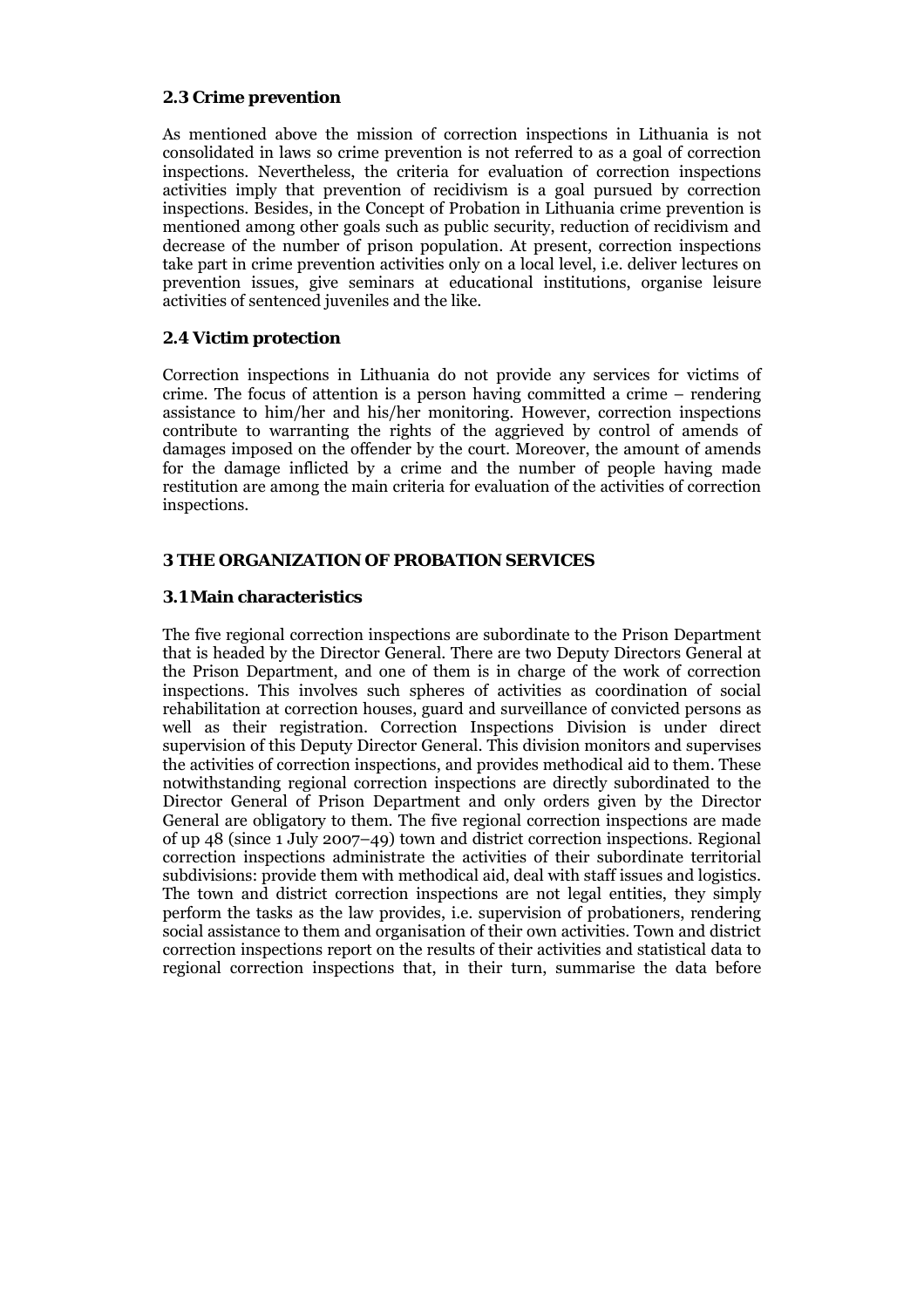submitting it to the Prison Department. The data collected is submitted to the Statistical Department under the Government of the Republic of Lithuania by the Prison Department.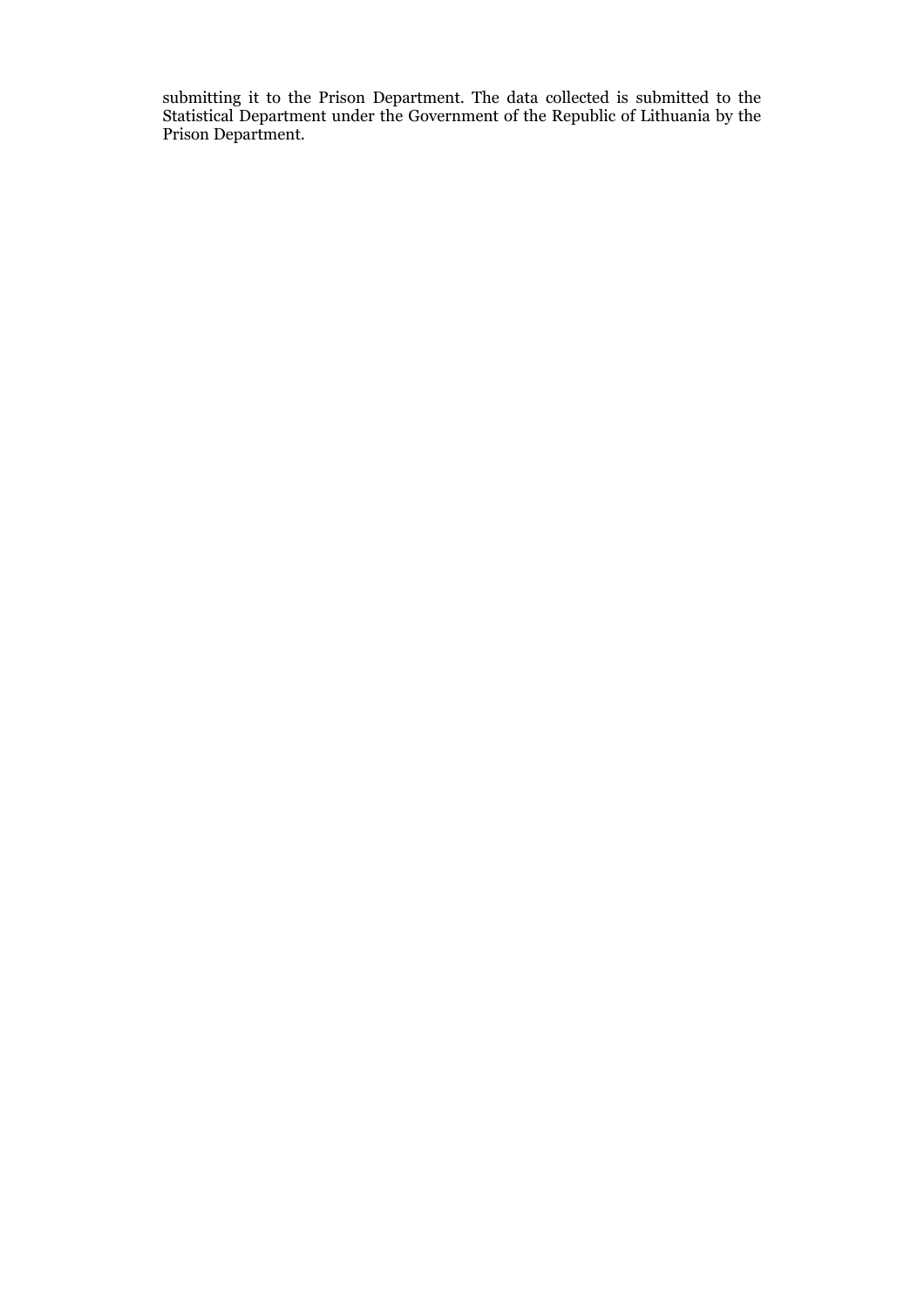# **3.2 Internal organization**

Each regional correction inspection consists of two – Administrative and Accounting – divisions. As has been mentioned above, the five regional correction inspections are made of 48 (since 1 July 2007– 49) town and district correction inspections: Kaunas Region Correction Inspection has 10 territorial subdivisions, Klaipeda Region Correction Inspection has 9 subdivisions, Panevezys Region Correction Inspection has 8 subdivisions, Siauliai Region Correction Inspection has 8 subdivisions and Vilnius Region Correction Inspection has 13 (since 1 July 2007–14) subdivisions. Each correction inspection unit enforces sentences imposed by the court at the place of residence of the probationer. The assignment of activities based on the territorial principle suits the best warrant of both supervision of probationers and provision of social assistance to them. The two town and district correction inspections with the biggest workload (Vilnius Town and District Correction Inspection and Kaunas Town and District Correction Inspection) are managed by the Head and the Deputy Head for administration of activities while the other three big correction inspections are managed by their Heads without a deputy. In such cases senior inspectors are responsible for the activities of territorial subdivisions. The number of staff working in different town and district correction inspections varies from 2 to 37 depending on the number of court sentences they enforce. Besides, the two correction inspections with the biggest workload are staffed with two senior specialists (psychologists), and the other three correction inspections have one senior specialist (psychologist) each.

# **Figure 1**

Ministry of Justice of the Republic of Lithuania

Kaunas Region **Correction** Inspection 10

Klaipeda Region Correction Inspection 9

Panevezys Region **Correction** Inspection 8

Siauliai Region **Correction** Inspection 8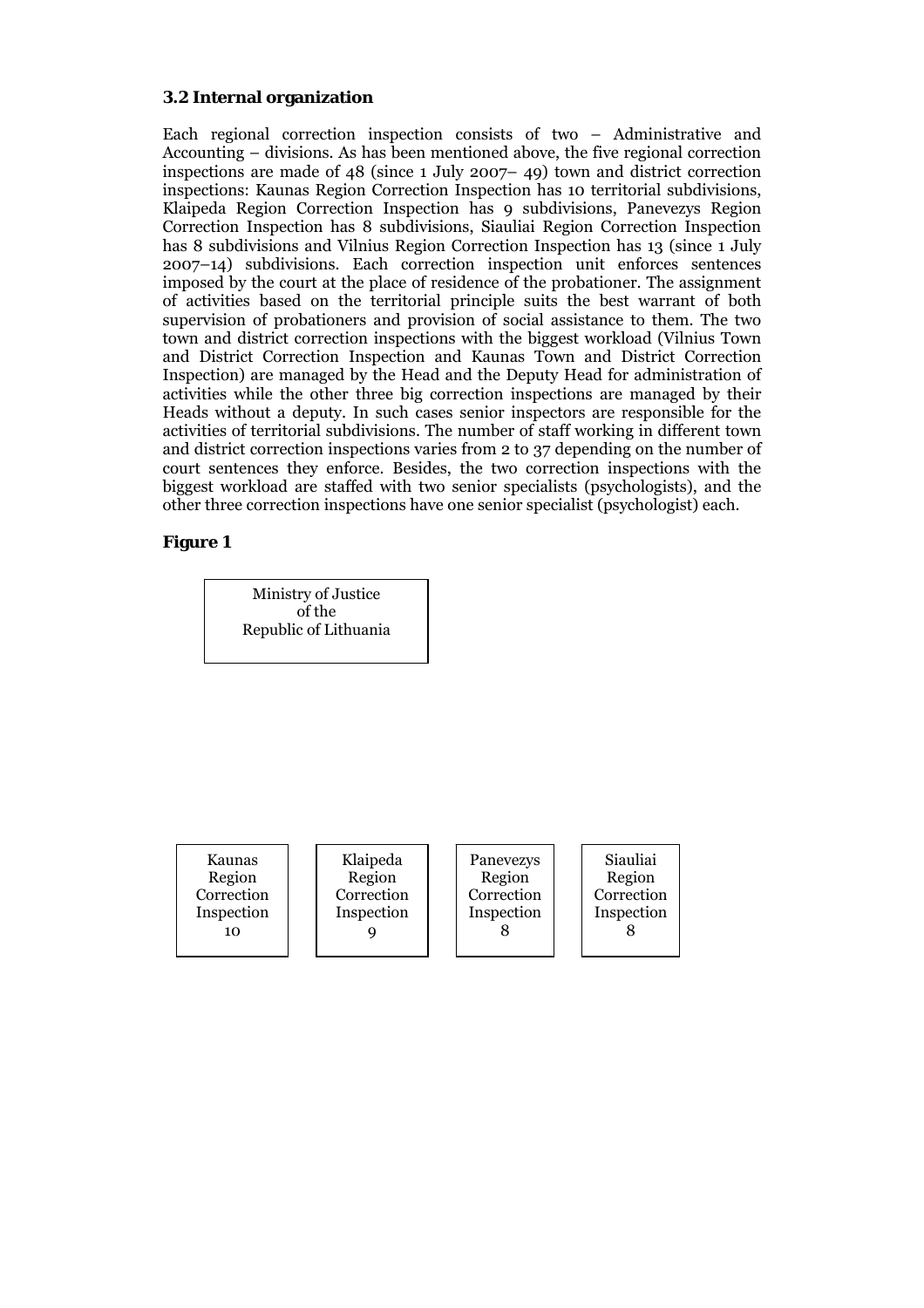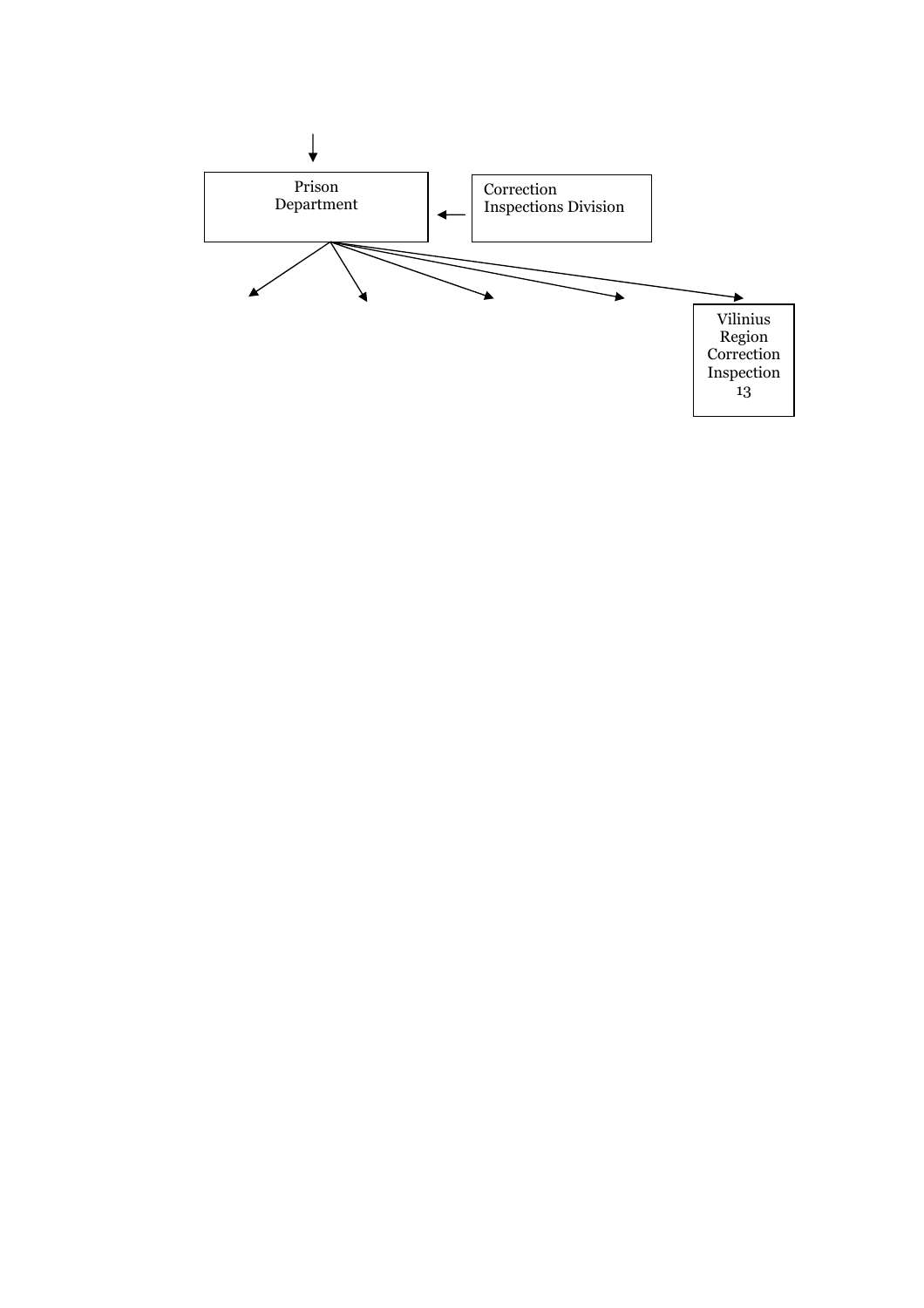The Director General of the Prison Department employs probation officers. In order to select the best possible candidates to take the position of the heads of the correction inspection, deputy heads and deputy directors internal tenders are announced which means that officers with some working experience within the system of the Prison Department are being employed. The Minister of Justice employs the directors of regional correction inspections. When an officer is employed to work at the Prison Department or institutions and state enterprises subordinate to the Prison Department the executive employing the officer sets a trial period of 1 to 6 months. A correction inspector must have a college education while in the smaller territorial subdivisions where there is no position of the Head a senior inspector must have a university education. Priority is given to persons with legal or social education.

# **3.2.1 Probation workers.**

## **3.2.1.1 Staff issues (administration, average age, fluctuation.)**

Probation officers working individually with registered probationers introduce them to the order and conditions of the service of their sentence; explicate them their rights and duties and the possibilities for incentives. Besides, probation officers collect information on probationers' education, residence place, working place or school, their closest surroundings, hobbies, addictions; they also evaluates probationers' attitude towards work and learning and their needs for social support. Conditionally released person and persons conditionally released before the end of their term are handed in a list of institutions rendering social assistance. After having established that a probationer does not comply with the imposed obligations a probation officer finds out the reasons for such disobedience and reports on either assignment of penal sanctions and measures or enforcement of these sanctions and measures to the head of the correction inspections. He also files the material to the court. Probation officers are in direct subordination to the head of the subdivision – that is the person who supervises them and monitors their activities. Furthermore, probation officers cooperate with state and nongovernmental organisations operating on the territory of the correction inspection while carrying out the tasks assigned to them. There is also a close interaction among correction inspections, police, labour exchange, municipalities, addiction treatment centres and similar institutions in order to ensure supervision of probationers and to provide them with social aid.

 In order to facilitate this close cooperation, regional correction inspections sign agreements of cooperation with some of these institutions. As has already been mentioned before, the Concept of Probation in Lithuania notes insufficient cooperation of other state and non-governmental organisations in the sphere of penal enforcement as one of the numerous existing problems. Therefore it is planned to determine the functions and the mandate of the institutions enforcing probation, to define the legal status of associations and volunteers engaged in probation, to find possibilities to reimburse the expenses of the latter incurred while working with probationers.

 The officers' workload is calculated according to the number of probationers assigned to them. In 2006 the average workload was 45.4 (to compare, in 2001 it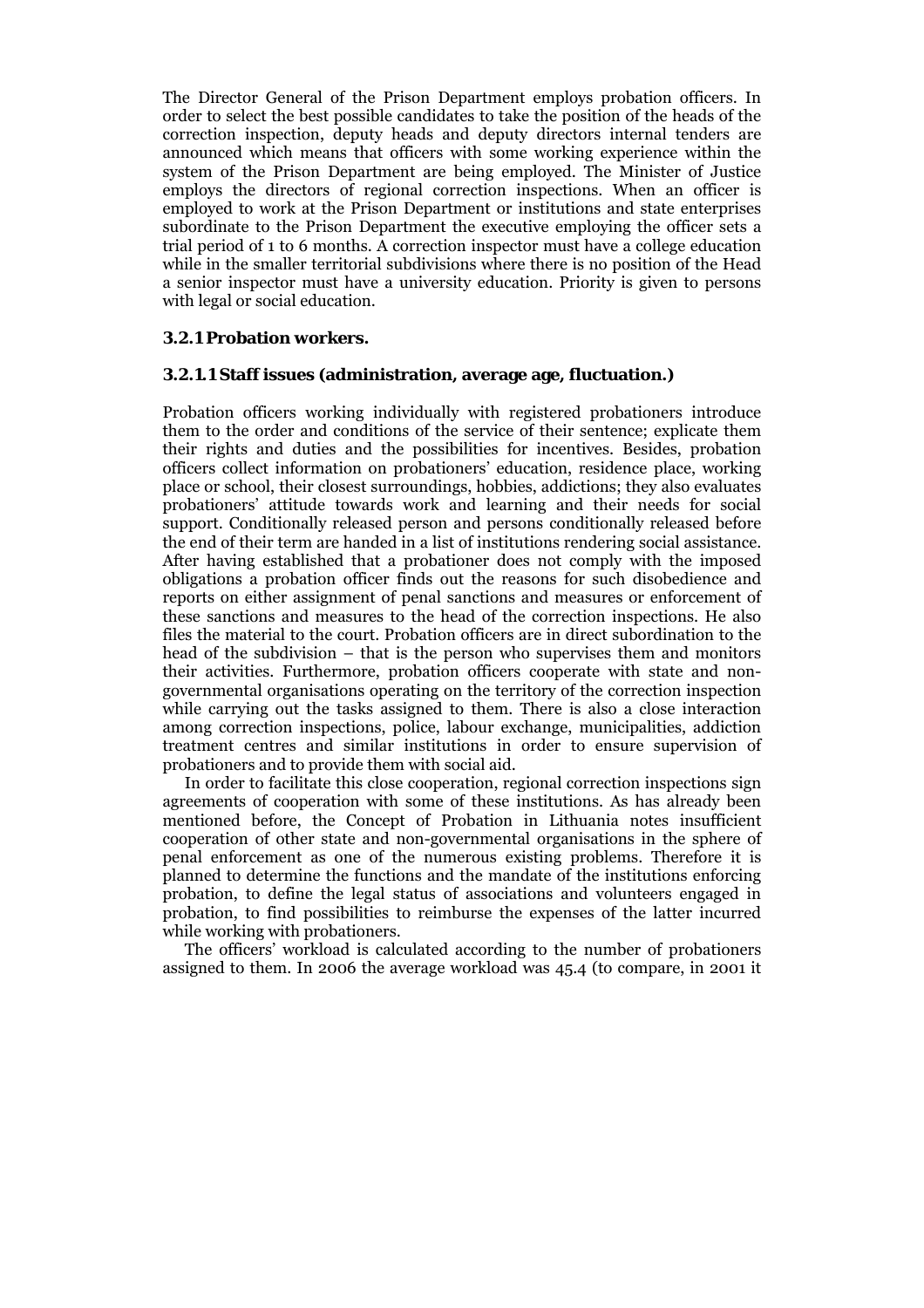was 158.7). The maximum workload of a probation officer approved by the written order of Director General of the Prison Department is 70 adult probationers or 30 probationers at the age of 21 – 30 years.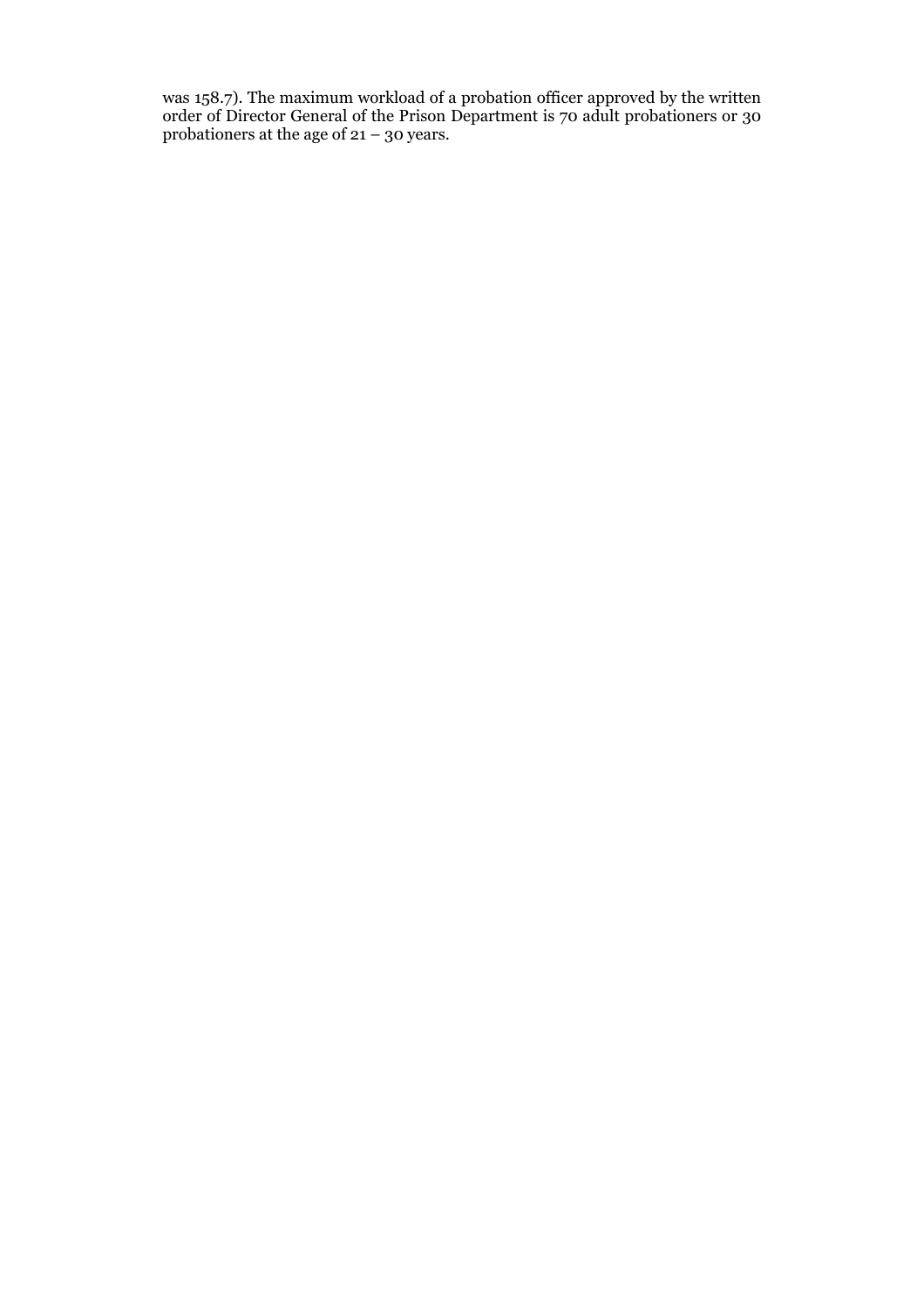# **3.2.2 Education, training requirements and opportunities**

Every year introductory courses are being organised at the Training Centre of the Prison Department. These mandatory courses are designed for newly employed officers. The aim of the introductory courses is to prepare probation officers for carrying out their functions efficiently and to apply professionally the acquired legal, social and psychological knowledge in their everyday activities. During these courses officers familiarise with European standards and national legal acts regulating penal enforcement and execution, they develop their skills of practical use of the relevant legal acts; they also gain social and psychological knowledge indispensable when trying to solve probationers' problems. At the end of the courses the level of the faculties and practical skills is being evaluated during the test. The duration of the introductory courses is 106 academic hours. Officers upgrade their qualifications both at the Training Centre and other institutions for professional development. Qualification is upgraded with respect to the needs of the officers to fill in the gap in a certain sphere. The most common professional spheres to be upgraded are: work with addict probationers, motivating them to change their way of living, work with documents and other relevant issues.

## **3.2.3 Other organizations involved in probation work**

In the sphere of rehabilitation and social integration of probationers, confessional organisations such as Lithuanian Caritas, daily engagement centres and groups of social risk for juveniles, shelter homes at monasteries as well as non-governmental organisations of Red Cross and Prisoners' Guardianship Association of Lithuania play a rather important role. It should be noted that Lithuanian Labour Exchange plays an active role in the social reintegration of probationers: they organise various vocational training and professional development courses; they also institute working places that are subsidised from their budget. Both state and nongovernmental organisations in most cases prepare projects for reintegration of sentenced persons and present them to the European Social Fund Agency in order to obtain financing. Nevertheless, it should be noted that at present there are too few non-governmental organisations that deal with the problems of ex-prisoners, even if we take into consideration the increased attention towards the problems of sentenced persons.

# **4 PROBATION IN DIFFERENT PHASES OF THE CRIMINAL PROCESS**

#### **4.1 General**

The Penal Code and the Penal Enforcement Code form the basis for activities of correction inspections. Their guiding documents are: Constitution of the Republic of Lithuania, treaties of the Republic of Lithuania, resolutions of the Government of the Republic of Lithuania, written orders of the Minister of Justice and Director General of the Prison Department of the Republic of Lithuania as well as other legal acts. The Penal Code determines punishments, penal sanctions and measures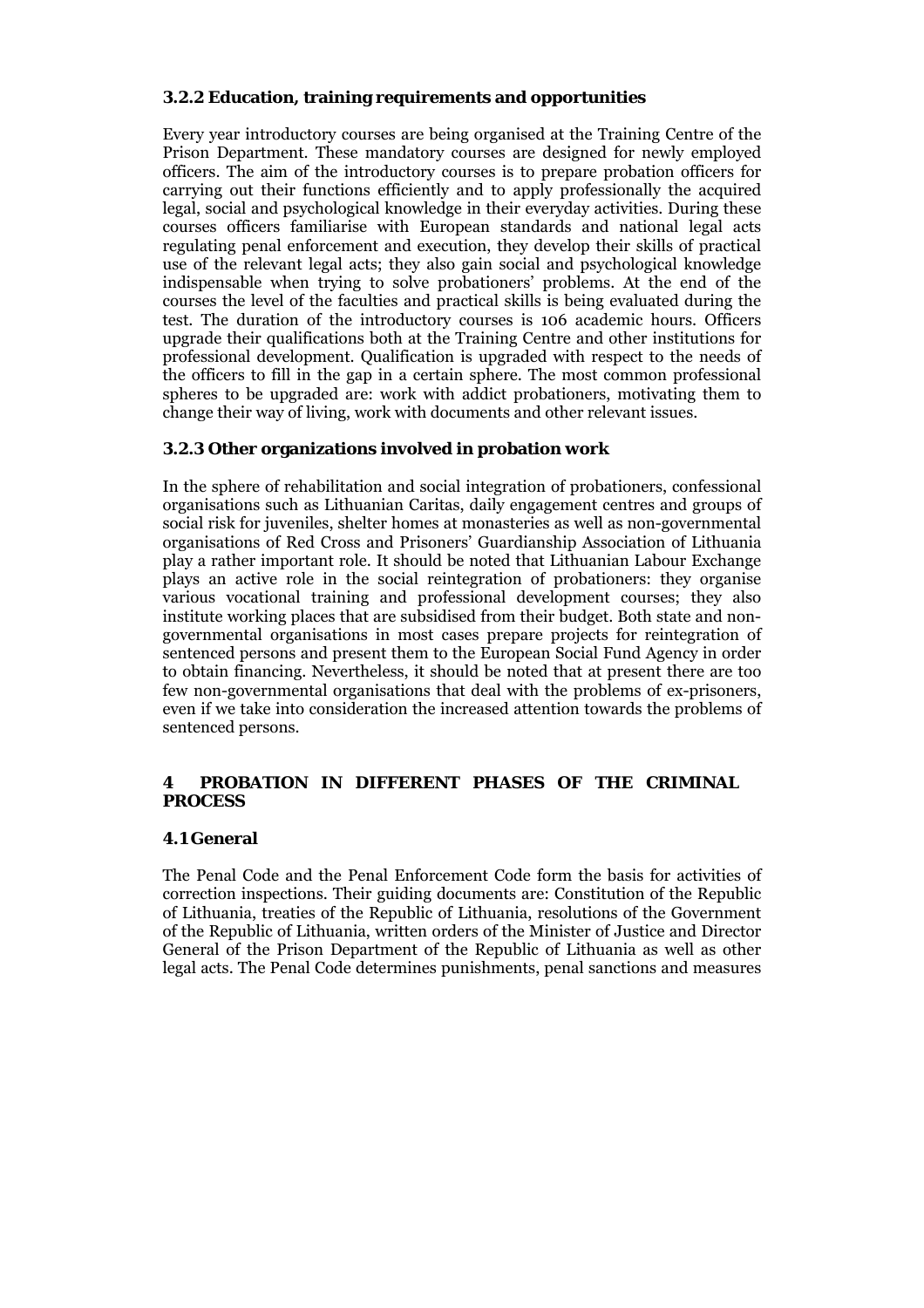for criminal offences as defined in this code, the grounds for their imposition or absolute discharge. The Penal Enforcement Code determines the order, conditions and principles of the execution and service of punishment. The activities of probation during different stages of criminal procedure are listed in the table below and elaborated in paragraphs 4.2, 4.3, 4.4.

| Table 1: activities of probation during the different stages of criminal |  |  |  |
|--------------------------------------------------------------------------|--|--|--|
| procedure                                                                |  |  |  |

|                                                                                                                             | Pre-trial<br>phase<br>see: 4.2 | Trial and<br>enforcement<br>phase<br>see: 4.4 | Post release<br>phase<br>see: 4.4 |
|-----------------------------------------------------------------------------------------------------------------------------|--------------------------------|-----------------------------------------------|-----------------------------------|
| Social care and support and<br>information                                                                                  |                                | X                                             | X                                 |
| Enforcement of community works<br>sentence                                                                                  |                                | X                                             |                                   |
| Enforcement of penal sanctions and<br>measures like unpaid works                                                            |                                | $\mathbf X$                                   |                                   |
| Enforcement of freedom restriction<br>sentence                                                                              |                                | $\mathbf X$                                   |                                   |
| Enforcement of suspension of<br>custodial sentence                                                                          |                                | $\mathbf X$                                   |                                   |
| Enforcement of conditional release                                                                                          |                                | X                                             |                                   |
| Application of an educational<br>measure - behaviour restriction                                                            |                                | $\mathbf X$                                   |                                   |
| Elaboration and management of<br>individual sentence service plan<br>with conditionally released persons                    |                                | X                                             | X                                 |
| Execution of the program of social<br>reintegration for persons<br>conditionally released from<br>penitentiary institutions |                                | $\mathbf X$                                   | X                                 |
| Execution of rehabilitation program<br>for the people having committed<br>criminal offences under alcohol<br>intoxication   |                                | X                                             |                                   |
| Execution of rehabilitation program<br>for the people having committed<br>offences against property                         |                                | X                                             |                                   |
| Execution of rehabilitation program<br>for the people having committed<br>offences endangering traffic<br>security          |                                | $\mathbf X$                                   |                                   |
| Execution of rehabilitation program<br>for the people having committed<br>violent crimes                                    |                                | $\mathbf X$                                   |                                   |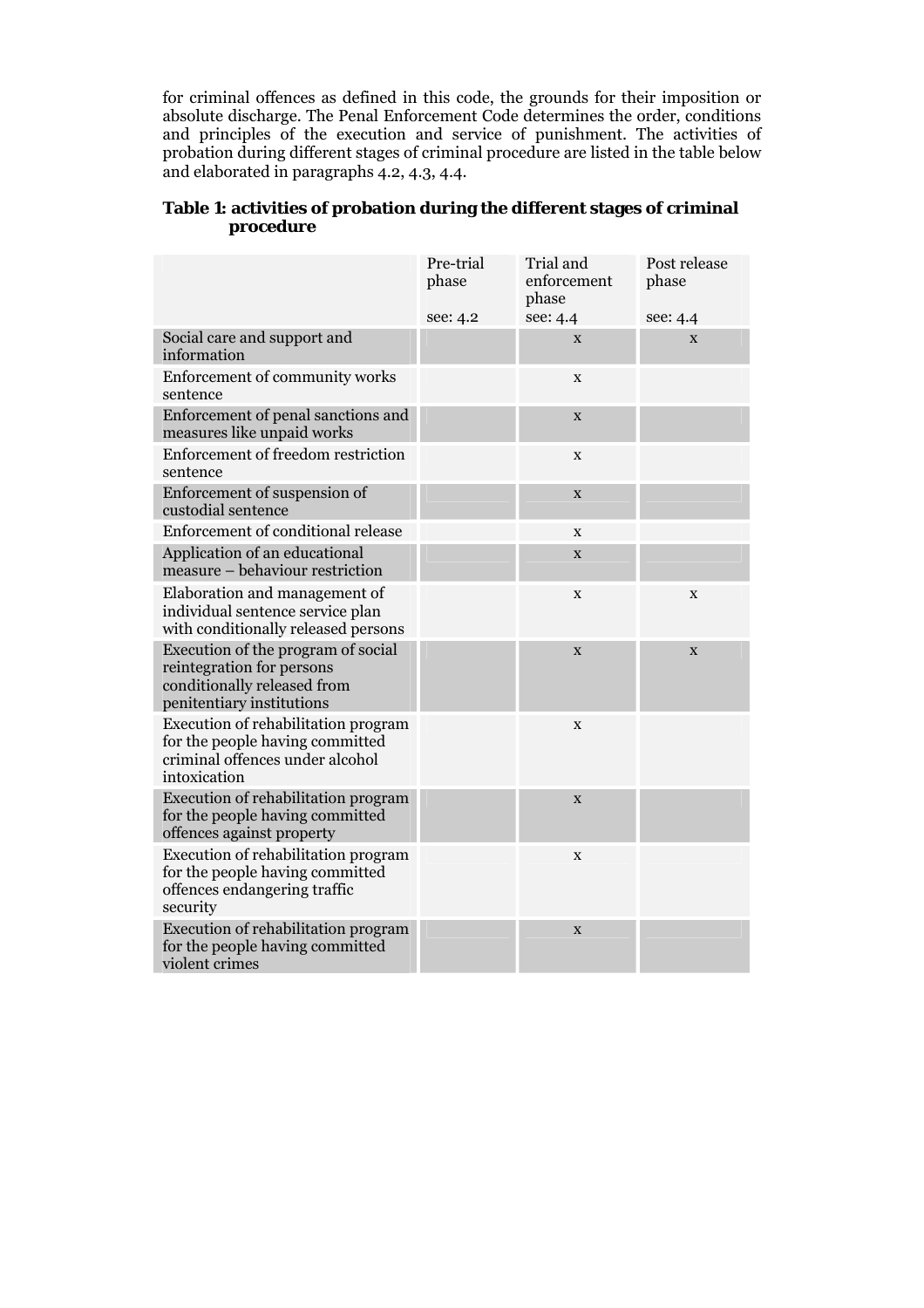| Probation guidance and supervision |  |
|------------------------------------|--|
| of terms and conditions            |  |

x x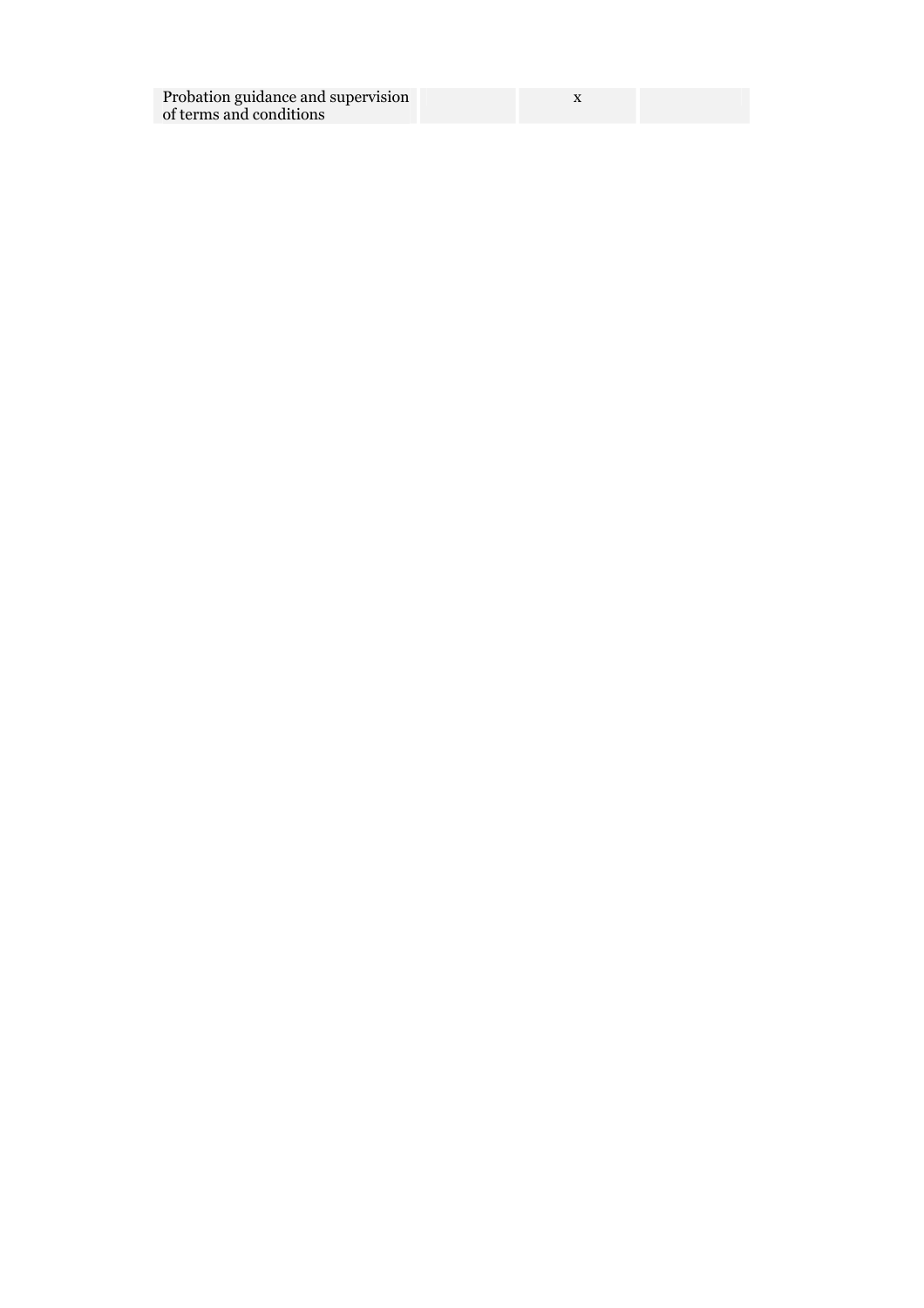#### **4.2 Pre-trial phase**

The initial phase of the penal process is pre-trial investigation. It is carried out by pre-trial investigation officers. Pre-trial investigation is organised and headed by a prosecutor. The prosecutor may decide to perform the entire pre-trial investigation or a part of it himself. In particular cases certain pre-trial investigations acts are performed by a judge of pre-trial investigation. Police is an institution of pre-trial investigation. State Border Guard Service, Special Investigation Service, Military Police, State Security Department, Financial Crime Investigation Service, Lithuanian Customs, Fire and Rescue Department are also pre-trial investigation institutions in the cases of investigation of criminal offences found out while the above mentioned institutions were performing their direct functions as provided by the laws regulating their activities. Pre-trial investigation is also carried out by sea captains on sea-going ships concerning criminal offences committed by the crewmembers or passengers during the voyage. Officers of the Prison Department, arrest houses, directors of remand prisons and penitentiary institutions or officers authorised by them also perform pre-trial investigation concerning criminal offences committed in these institutions. The decision on initiating pre-trial investigation is made by a prosecutor, head of a pre-trial investigation institution or a person authorised by him.

 The Court system of the Republic of Lithuania consists of courts of general jurisdiction and special – administrative courts. Criminal cases are being heard in courts of general jurisdiction which are of four instances: The Supreme Court of Lithuania, the Court of Appeals of Lithuania, district courts and regional courts. Regional courts are first instance for criminal cases assigned to their jurisdiction where they hear the cases of criminal offences (non-custodial punishment is provided), petty crimes (term of imprisonment up to three years is provided) or minor crimes (term of imprisonment up to six years is provided) as well as the cases where people are accused of committing grave crimes (term of imprisonment up to ten years is provided) and very grave crimes (term of imprisonment longer than ten years is provided) following the provisions of particular chapters of the Penal Code. Also, judges of regional courts perform certain functions as judges of pre-trial investigation, e.g. assign and sanction the imposition of procedural coercive measures, swear in and interrogate witnesses and the aggrieved, hear the complaints of the participants of the trial regarding the actions of the pre-trial investigators or prosecutor. They also perform the functions of a penal enforcement judge. District courts are first instance for criminal cases assigned to their jurisdiction where they hear the cases of grave and very grave crimes with certain exceptions as provided by the Penal Code and the cases where the accused persons at the moment of committing the crime were President of the Republic, Member of Parliament or Government, also judges of Constitutional Court, judges and prosecutors. District courts also sanction certain operational actions and extend detention provided a person is detained for a period longer than six months. These courts are also an appeal instance for court decisions, sentences, judgements, rulings and orders.

 Pre-trial investigation is finalised with producing an indictment and filing it with court. The prosecutor draws up the indictment. It contains the name of the court with the jurisdiction over the case, the full name of the suspect, his/her date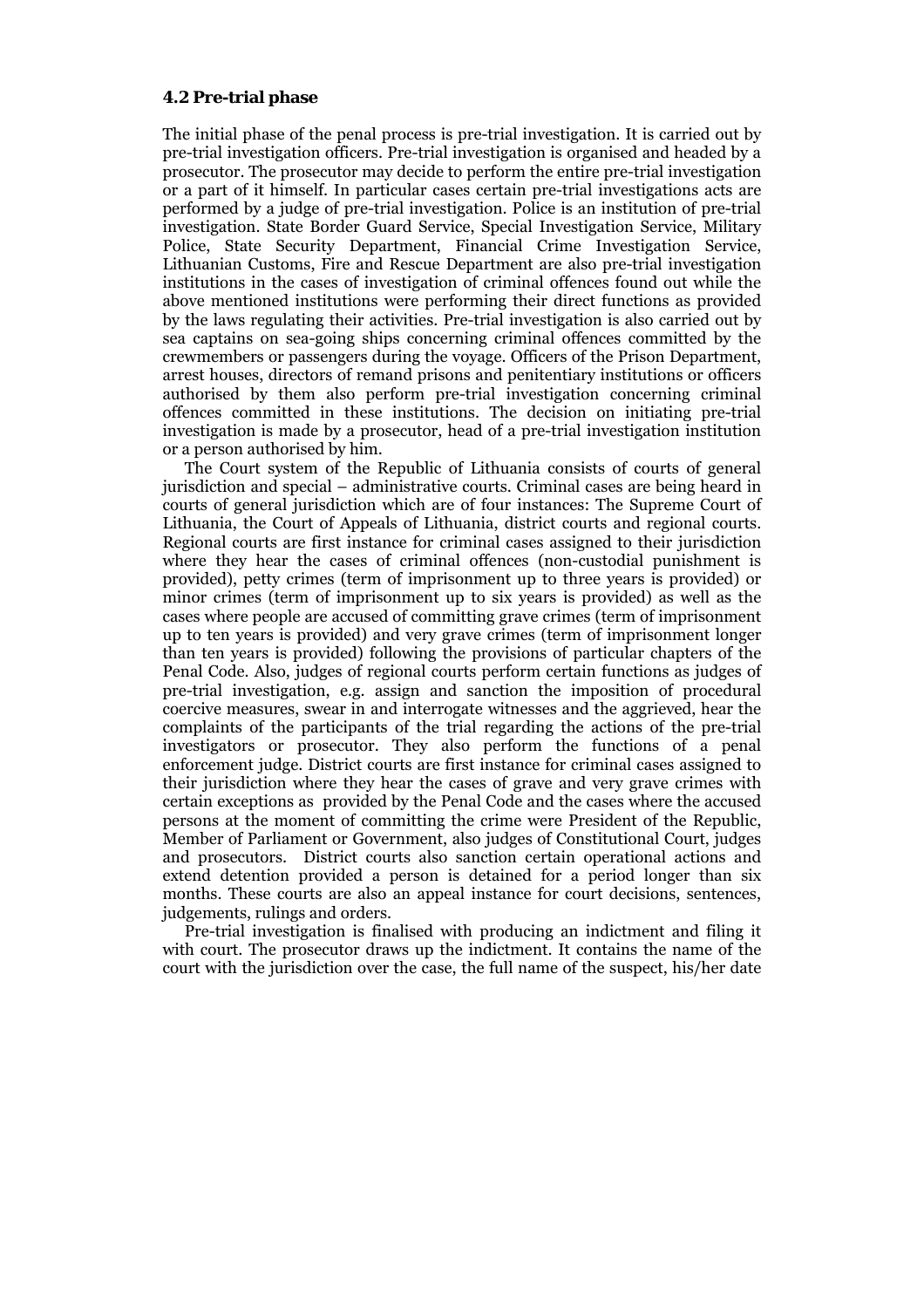of birth, national identification code, marital status, occupation, working place, information on previous convictions. Any other information could also be included at the prosecutor's discretion regarding the criminal offence like the place, the time, the ways, the after-effects of the offence committed and other important circumstances. The prosecutor may also include information on the aggrieved person, the aggravating or the mitigating circumstances of the offence, the prime facts the accusation is based on, the Chapter of the Penal Code of the Republic of Lithuania determining the responsibility for the offence committed, the full name of the defender of the suspect provided the suspect had one during the pre-trial investigation, the position of the suspect provided he/she does not accept the allegations. The prosecutor also hands in or posts the duplicate of the indictment to the accused person. All the participants of the trial – the suspect, his/her defender, the aggrieved person, both the civil plaintiff and the civil defendant, as well as their representatives - have the right to get acquainted with the materials of pre-trial investigation.

 Correction inspections do not participate in the pre-trial investigation phase. Nevertheless, the Concept of Probation in Lithuania suggests that international experience (especially the grounds and the order of probation enforcement, treatment for drug or other psychotropic substances addiction as the basis for probation, also the framing of pre-trial conclusions on the personality of the accused) would be of great use for the development of juridical regulation of probation in Lithuania. Consequently, one of the planned results of this concept is the set procedure of the framing of pre-trial conclusions and filing them with court. It will assist the court in the individualization of the criminal responsibility and selection of the form of the execution of the penal enforcement - that is most suited for the person having committed the crime.

## **4.3 Trial and enforcement phase**

As has already been mentioned above, the phase of pre-trial investigation is finalised with producing of indictment and filing it with court. The hearing takes place with the prosecutor, the aggrieved person and his/her representative, the accused person, his/her representative appointed following the provisions of the law and the defender, the civil plaintiff, the civil defendant and their representatives (all of them are summoned by the court). Witnesses, experts, specialists and interpreters could also be summoned to the trial session. Probation service workers do not participate during the case hearing. Normally, the case hearing concludes with the announcement of acquittal or the verdict of guilty. By announcement of such verdict the person is held guilty for the criminal offence committed and a punishment is imposed on him. Court imposes the punishment applying the sanction according to the chapter of the Penal Code that determines the responsibility for the criminal offence committed following the provisions of the general part of the Penal Code. While imposing a punishment the court takes into consideration the degree of the gravity of the criminal offence, its form and type as well as its motives and aims. The court also considers the stage of the criminal activity, the personality of the culprit, the form and the type of the actions of the person as an accomplice of the criminal offence, the circumstances aggravating or mitigating the responsibility. The greatest importance in the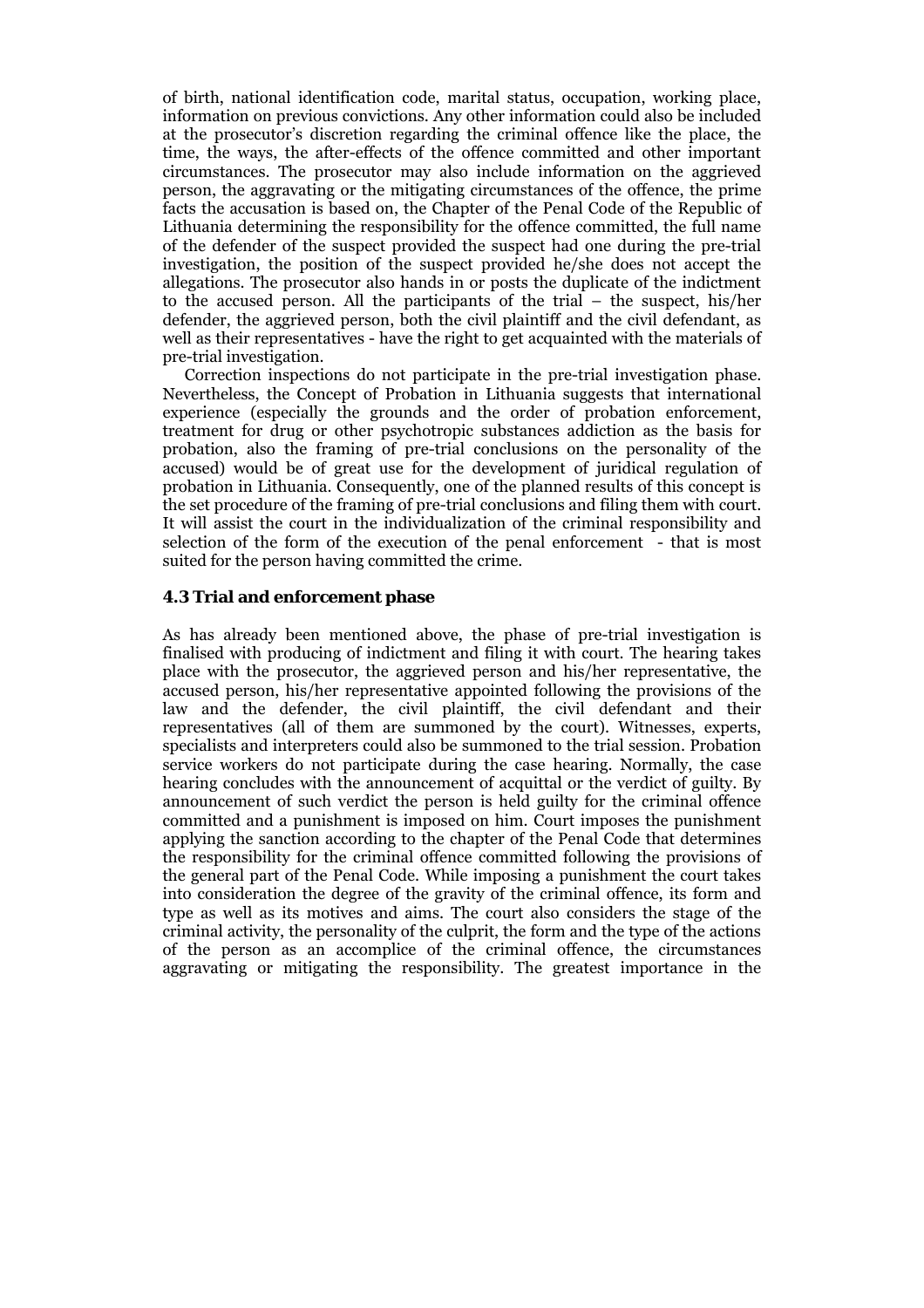evaluation of the gravity of the criminal offence is attached to objective evidence, such as the nature, the consequences, the site, the time of the offence committed as well as some other circumstances, for these evidence are more conspicuous and easier to assess than subjective evidence (the aim, the motive, the personality). Besides, the methods for assessment subjective evidence do not exist. The Penal Code provides for the following types of punishment of natural persons:

- deprivation of public rights (for the period of  $1 5$  years);
- deprivation of the right to work at certain jobs or to be engaged in certain activities;
- community works (for the period of  $1 12$  months):
- fine  $(1 \text{ MLL} 300 \text{ MLL}^1);$
- freedom restriction  $(3 24$  months);
- arrest (10 90 days);
- custodial term (3 months 20 years);
- life sentence.

 $\overline{a}$ 

Furthermore, the penal law provides for the possibility of enforcement of penal sanctions and measures (on adults) and educational sanctions and measures (on juveniles) discharged of criminal responsibility, also absolution due to the illness or suspension of sentence.

 Correction inspection while enforcing the court sentences on people deprived of the right to work at certain jobs or to be engaged in certain activities and those deprived of the civil rights monitor if the sentenced person does not exercise the rights he/she was deprived of. While enforcing the sentences on persons on whom the punishment of community work or penal sanctions and measures like unpaid work were imposed correction inspection appoints the site and the work for the service of the sentence, monitors whether the sentenced person does the imposed community or unpaid work in the way the court sentence prescribes, renders personal and social assistance to the sentenced, monitors whether the employer for the community work observes the established obligations and the like.

 The subject matter of the types of punishment such as freedom restriction, suspension of custodial sentence, conditional release from penitentiary institutions, early conditional release from penitentiary institutions, and application of an educational measure – behaviour restriction consists of certain obligations imposed by the court and prohibitions determined in the Penal Code. The peculiarity of the freedom restriction as a form of punishment is that the court may impose other prohibitions and obligations that are not provided in the Penal Code following the request of the convict or other participants of the trial that will influence favourably the behaviour of the convict. Staying at home at a set time, learning, further schooling or working, not being absent from home for a longer than seven days' period without informing correction inspection, amendment of damages incurred by the criminal offence, treatment for alcoholism and drug addiction with the consent of the convict himself, etc. – all the above mentioned restrictions are examples of such obligations. Other examples of prohibitions are: visiting certain places, communication with certain persons or groups of people, gambling, etc. The cases when convicts do not obey the restrictions or fail to submit to prohibitions imposed by the court as well as administrative or public

<sup>1</sup> The fine is calculated by the amount of MLL (Minimal Living Level).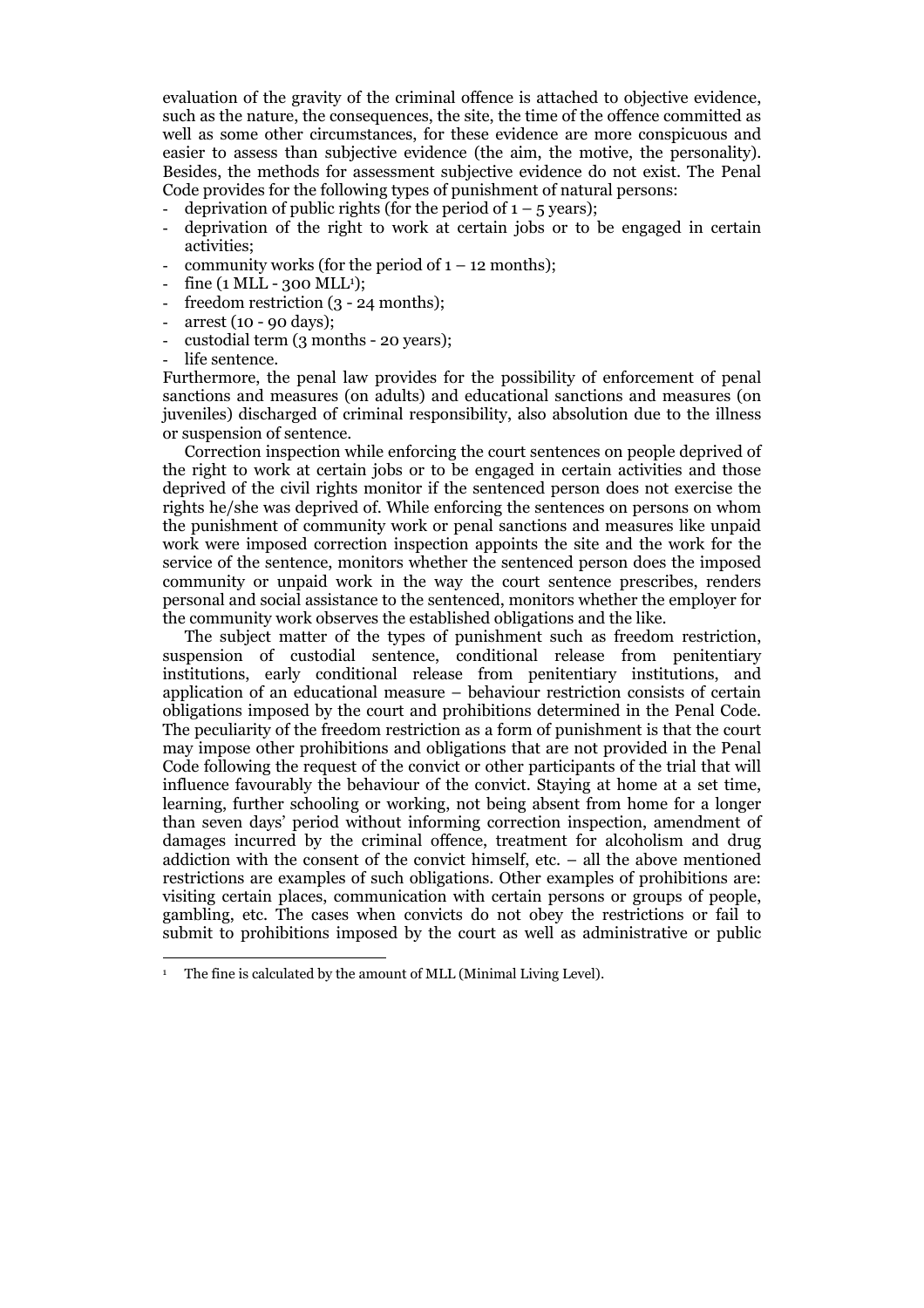order offences committed by the convicts being conditionally discharged from imprisonment before the end of the term or being conditionally released from penitentiary institutions or with suspended custodial sentence may serve as the grounds for imposition of certain sanctions by correction inspection or filing the application with the court for imposition of certain sanctions. The normally imposed sanction is a verbal warning that does not alter the nature of the supervision.

 Probation inspection enforcing the decisions and rulings of the court administer the registry of the following: persons sentenced to punishments alternative to imprisonment (excluding the limitation of property rights); persons with suspended sentence of paying a fine, serving an arrest or suspended custodial sentence; persons on conditional release from penitentiary institutions or conditionally discharged from imprisonment before the end of the term; and persons with imposed penal sanction such as unpaid work. Correction inspection also administers the control of the compliance with obligations and prohibitions imposed on the convicts by the court. Probation officers visit the convicts and communicate with them, revise information on their residence place, administer the imposed penalties and assigned incentives as provided by the law, produce and present materials to the court. They also assist the police in obtaining the required information on persons sentenced to community work or restrictions of freedom or conditionally released from penitentiary institutions whose place of residence are unknown. Probation workers also work individually with convicts with regard to their personality, behaviour during the service of the sentence and other circumstances; register their legal status, cooperate with state and municipal institutions, public and confessional organisations, legal entities and natural persons while organising and implementing measures for offence prevention among persons registered with correction inspections and dealing with the issues of their social reintegration into the community.

 As has been already mentioned above, correction inspection does not participate either in the pre-trial process or in the hearing before the conviction of a person. It receives already standing sentences or court decisions to be enforced. Consequently, the participation of correction inspection in the judicature starts with the process of enforcement of the sentence or court decision once the convict does not obey the imposed obligations and prohibitions.

When a person sentenced to community work fails to keep to this punishment, correction inspection following the provisions of the law, applies to the court regarding substitution of community work with other forms of punishment (arrest or fine). When a person sentenced to freedom limitation does not comply with the obligations or prohibitions imposed by the court correction inspection, following the provisions of the law, applies to the court regarding substitution of this form of punishment by arrest. When a person conditionally released from imprisonment before the end of the term or with suspended custodial sentence does not comply with the obligations and prohibitions imposed by the court and commits administrative offences correction inspection, following the provisions of the law, applies to the court regarding the warning addressed to this person; if such person still departs from the conditions imposed by the court or goes on committing offences correction inspection applies to the court regarding the withdrawal of conditional release before the end of the term or suspended sentence. On the other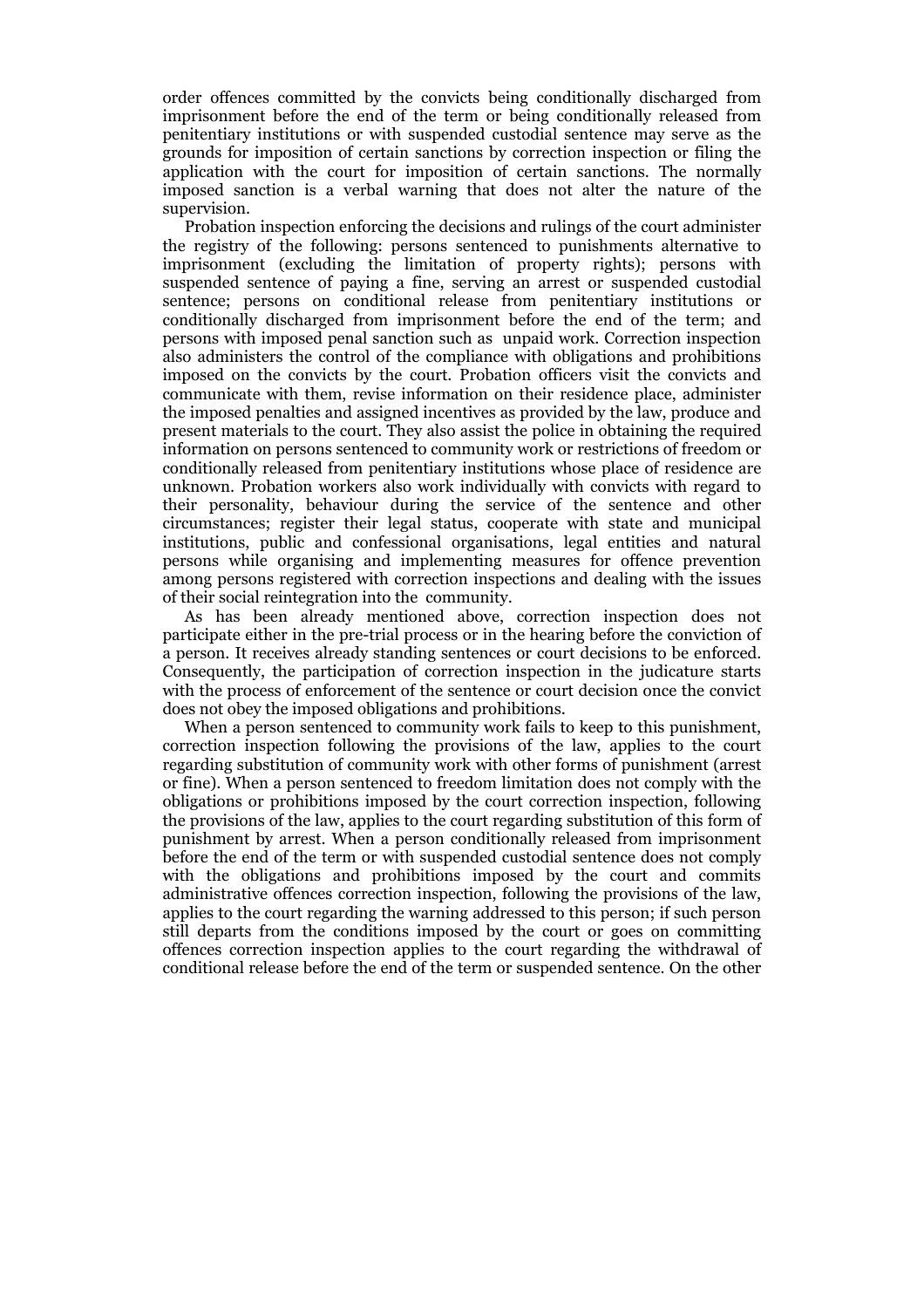hand, correction inspection also applies to the court regarding the discharge of the conviction provided the person in compliance with the conditions imposed by the court during the entire period of sentence suspension has not committed any offences or new crimes. If an employable person conditionally released from a correction institution avoids working or violates work discipline, and breaks the peace or obligations imposed on him, correction inspection following the provisions of the law, applies to the court regarding the withdrawal of conditional release.

 Summarising, it can be stated that the principal decisions on the penal enforcement regarding persons who avoid complying with the enforcement of punishment, or disobey the imposed conditions of the punishment are taken up in court during the process. In their presentation to the court correction inspection notes the conditions the convict violates and presents a short report concerning the compliance with the obligations and prohibitions imposed by the court. It is necessary to mention that correction inspection cannot apply to the court regarding the substitution of the existing imposed obligations and prohibitions by others, even if they are of the opinion that this could influence favourably the process of reform of the convict.

## **4.3.1 Probation procedures and processes**

After having received the conviction verdict or the ruling of the court correction inspection invites the convict for the first talk during which the convict is being acquainted with the order and conditions of his sentence service, and the information on his personal details, education, residence and working place, marital status, associates, dependency diseases, need for social support, etc. are registered. Individual work with probationers (excluding the convicts deprived of the right to work at a certain job or to be engaged in certain activities, or those deprived of public rights) is carried out with regard to the personality of the convict, his behaviour during the service of the sentence if other legal acts or the courts do not determine otherwise. Persons conditionally released from correction houses or conditionally released before the end of the term are invited for a talk at least once a month, while persons with suspended deferred fine, arrest or custodial sentence and persons sentenced to community work, freedom restrictions or on whom a penal measure such as unpaid work is imposed are invited for a talk at least twice a month. These visits are registered in reference notes.

 Furthermore, an individual sentence service plan is compiled together with the persons conditionally released from imprisonment before the end of the term and persons on conditional release during the first month of the probationer's registration with the correction inspection (see format probation documents). This plan is revised once in three months. In this plan the main problems of the convict at the given period are pointed out as well as the possible ways of solving them. Such issues as obligations of conditionally released and conditionally discharged persons as well as holding of personal documents, the residence place, social support, employment, family, friends, leisure activities, the role of nongovernmental organisations in providing support for conditionally released and conditionally discharged persons are discussed and entered into the plan. Any other probationers' evaluation instruments that would be based on survey results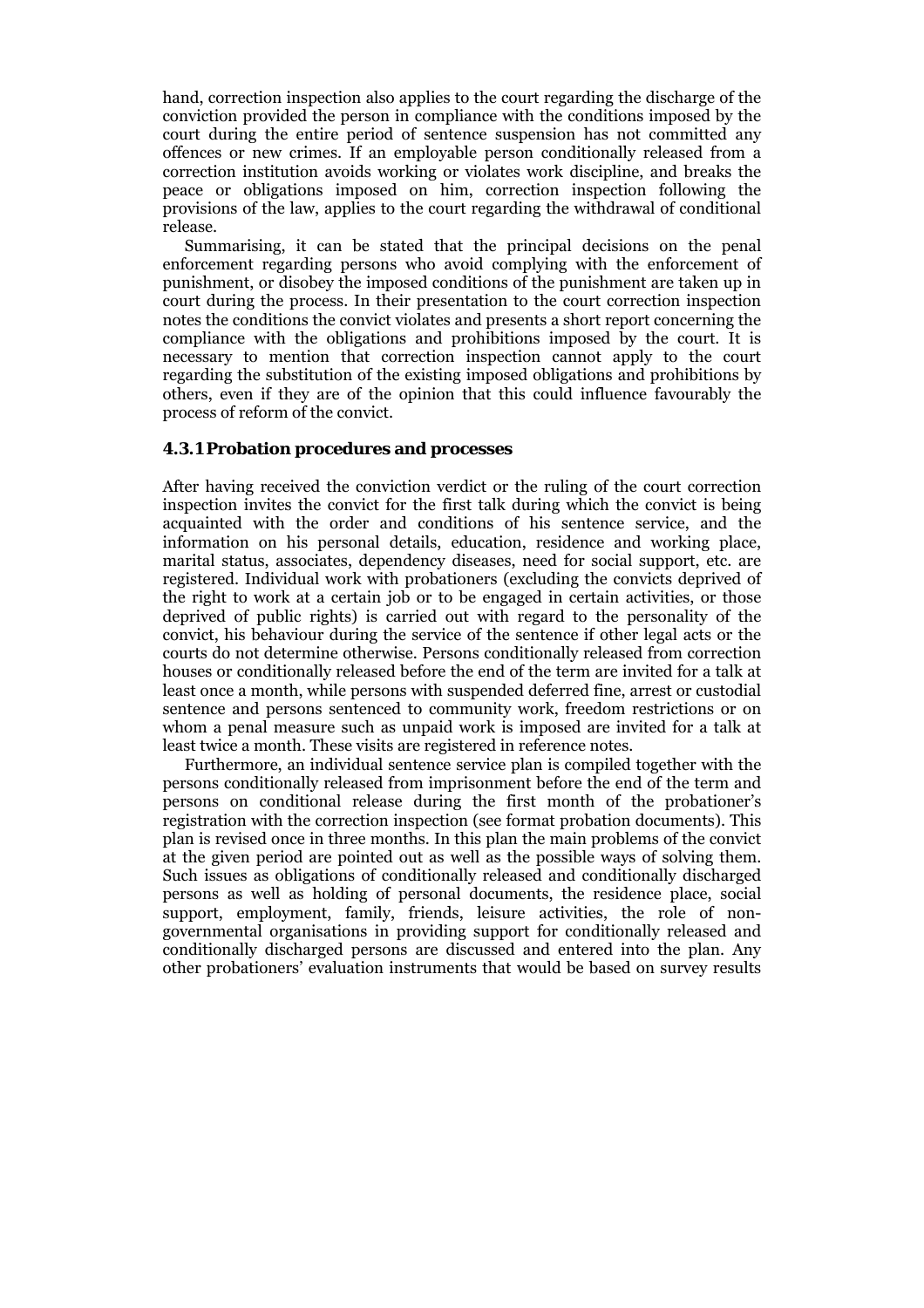and approved are not used by probation officers in their everyday activities. As has already been mentioned, the implementation of instruments for evaluation of crime recidivism and criminological needs is being planned in Lithuania. It is important to note that correction inspections in Lithuania execute programs of rehabilitation designed for the people having committed criminal offences under alcohol intoxication, violent crimes, offences against property and offences endangering traffic security. A program of social reintegration for persons conditionally released from penitentiary institutions is also being implemented. The Director General of the Prison Department approves the above-mentioned programs. These programs are of educational character, in most cases they are executed in the form of lectures and seminars working in groups or with individuals. Normally, the program consists of  $4 - 5$  sessions; the duration of the session is about 45 minutes. Participation in these programs is voluntary.

 Nevertheless, these issues are rather problematic as they are not based on any theoretical paradigm and criteria for evaluation of effectiveness of such programs do not exist. These programs can indeed be called "home made". As mentioned above, the programs are voluntary and do not influence the legal status of the convict. The only exception is regarding the persons conditionally released from penitentiary institutions as the head of correction inspection may reduce the number of registration visits per months (from obligatory 4 visits to 1 visit) – such decision is based on the convict's resolve to participate in the programs – and other accumulated material that would characterise his personality. All the programs mentioned are educational in nature. In the Concept of Probation in Lithuania they are characterised as "not encouraging alteration of offensive behaviour or development of pro-social habits properly" therefore new programs of supervision of convicts are being projected. The assessment of the need for programs and new convict management methodology as well as their implementation is within the competence of the Prison Department.

 Correction inspection ensures the monitoring of obligations and prohibitions imposed by the court by collecting documents from appropriate organisations, police, elderships, institutions for psychological and social rehabilitation and, also, by associating with the convict and paying visits to his residence place. These visits contribute to the enforcement of such obligations as staying at a certain place at the time appointed by the court or not leaving one's residence place for the period longer than seven days without the consent of correction inspection.

 The tasks of reintegration into the community of the persons conditionally released from penitentiary institutions or conditionally discharged from the punishment before the end of the term and rendering social assistance to them are performed by correction inspection while providing information on labour exchange services and social privileges; correction inspection also assists in putting personal documents in order. Probationers are encouraged to acquire a profession or re-train and to participate in the social reintegration and rehabilitation programs approved by Director General of the Prison Department.

 Probationers are assigned to the officers according to their residence place, i. e. officers' work with probationers is organised according to the territorial principle. Nevertheless, there exists certain specialisation of work concerning juvenile convicts. At the five major correction inspections there are officers assigned to work with juveniles while in other correction inspections working with juveniles is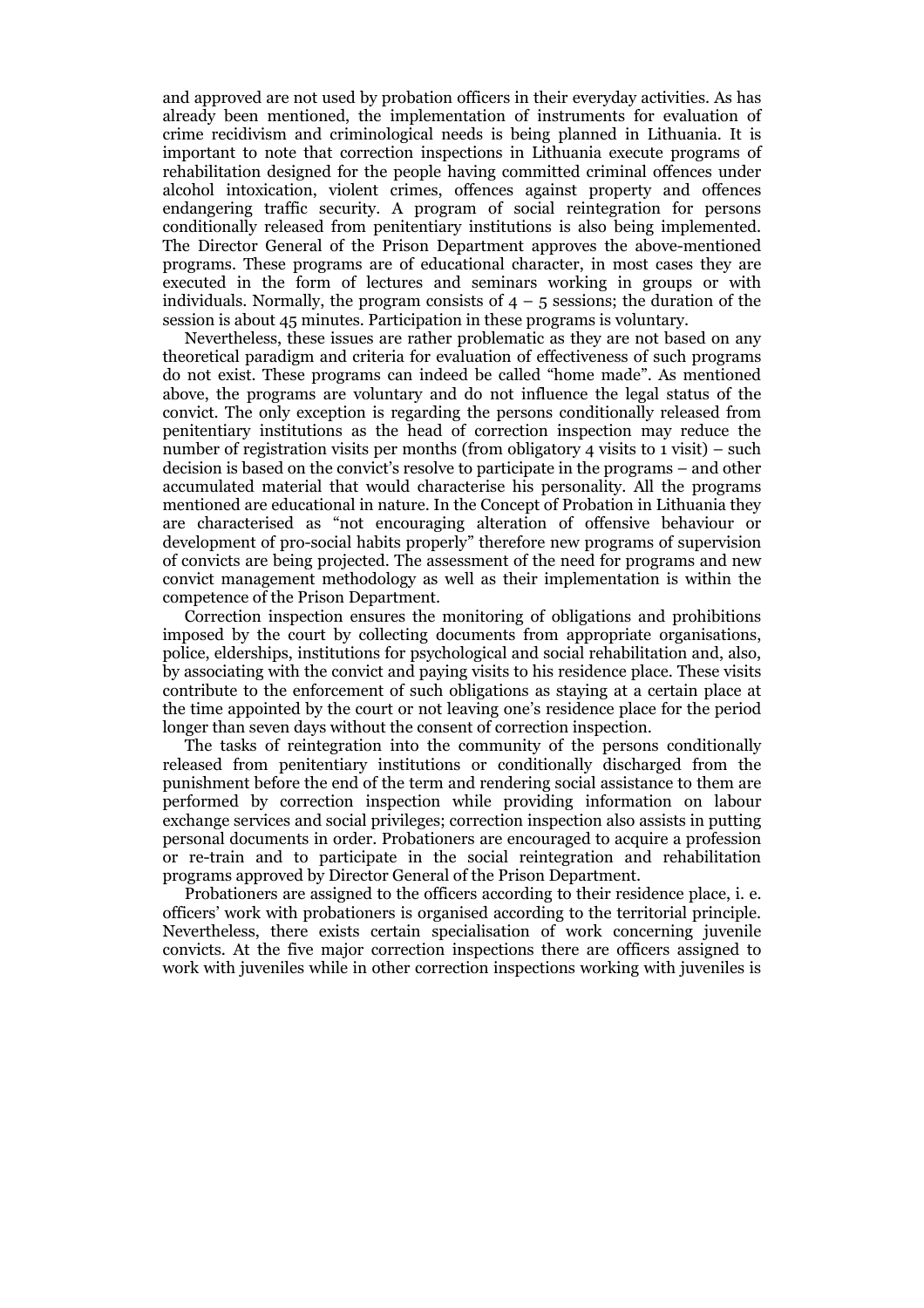within the competence of senior inspectors (heads of territorial subdivisions). Distribution of work according to the residential place of convicts implies more efficient supervision of obligations imposed by the court, especially the ones related to home visits, facilitates cooperation with police and elderships. Administration of the implementation of social reintegration and rehabilitation programs stay within the competence of a separate correction inspection. Very often representatives from other state institutions and non-governmental organisations are invited to participate in the meeting sessions of the programs though, when necessary the sessions are conducted by senior specialists (psychologists) of correction inspections.

 As a rule, the first contact of the correction inspection officer with a person conditionally released from a penitentiary institution is established after the convicted person has been already released. That means that correction inspection officer does not work with him/her individually while he/she is still in prison. However, correction inspection officers ought to attend meeting sessions of the legal and social education programmes for the convicted people to be released from custodial institutions once a month. Therefore, the role of correction inspection in the process of preparation of convicts for release is very minimal. Representatives of correction inspection do not participate in the court session regarding release either. The functions performed by correction inspection while the convicted person is serving his custodial sentence are of informative nature and rather symbolic.

 In order to implement the underlying decision of Council of Ministers of the European Union regarding the situation of the aggrieved in criminal cases (decreed in 2001) supplements to the Penal Enforcement Code were made in 2006. Following the provisions of the supplements the aggrieved person, if he/she wishes, is informed about the fact of release of the convict from a penitentiary institution. However, correction inspection is not involved in this process either – it is the responsibility of the administration of the penitentiary institution.

## **4.4 Post-release phase**

As mentioned above, correction inspection starts working with persons conditionally released from penitentiary institutions or conditionally discharged from imprisonment before the end of the term only after their release. Persons whose reform could be continued without isolating them from community by having them supervised may be conditionally released from correction institutions. The Penal Enforcement Code specifies the terms under which the convict may apply for conditional release or discharge. The court makes the decision regarding conditional release. The supervision of conditionally released or conditionally discharged persons continues until the end of the sentence, provided the convicts are not returned to penitentiary institutions for non-compliance with obligations imposed on them or commitment of new crimes. The term of conditional release could vary from several days up to six years (approximately). Correction inspection exercises the control on how obligations and prohibitions imposed by the court on these convicts are complied with, provides social support if necessary, assists in employment and performs other functions prescribed. Besides, conditionally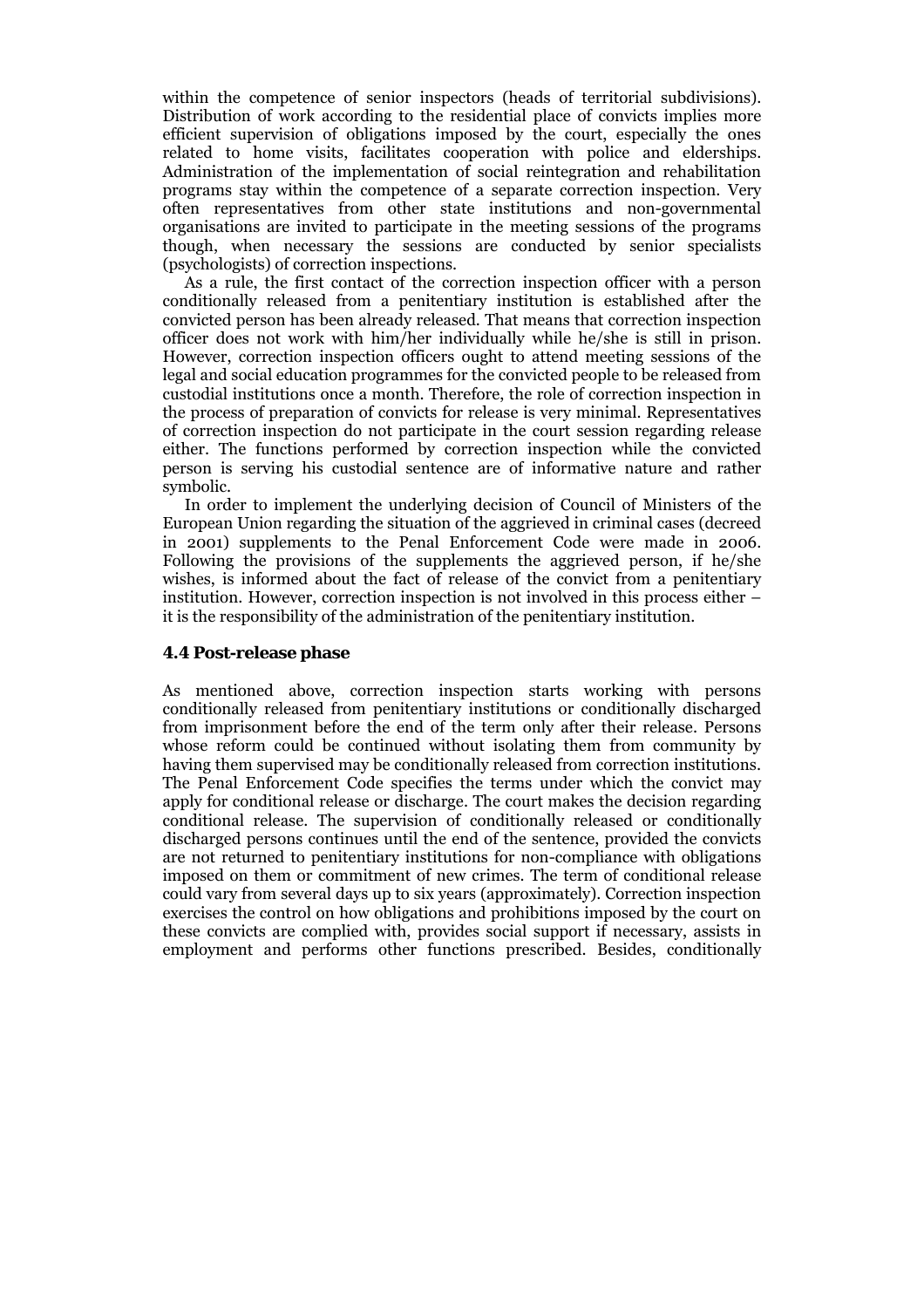released persons are motivated to participate in the programs implemented by correction inspection as discussed above.

# **4.4.1 Care and after-care outside the criminal justice system**

Social, medical and other assistance are rendered to persons after having served the non-custodial sentence, also a penal or educational sanction, as well as after the expiration of the term of conditional release or after the discharge in the same way as the rest of the people in Lithuania. Correction inspection is not involved in this process – it may only indicate the person or the institution competent to deal with the matter of concern.

# **5 FINANCES, REGISTRATION, EVALUATION AND OUTSIDE OPINION**

Correction inspections in Lithuania are financed from the state budget, i.e. financial allocations are made by the Ministry of Finance. Nevertheless, the allocations are administered by the Prison Department: the decisions regarding the amount of allocations and the proportion of wages fund are made there. Therefore, correction inspections cannot adjust the fund for wages while the rest of expenditure is planned by correction inspections themselves. (For information on allocations to correction inspections and penitentiary institutions for the years 2004 – 2006 see the table below.)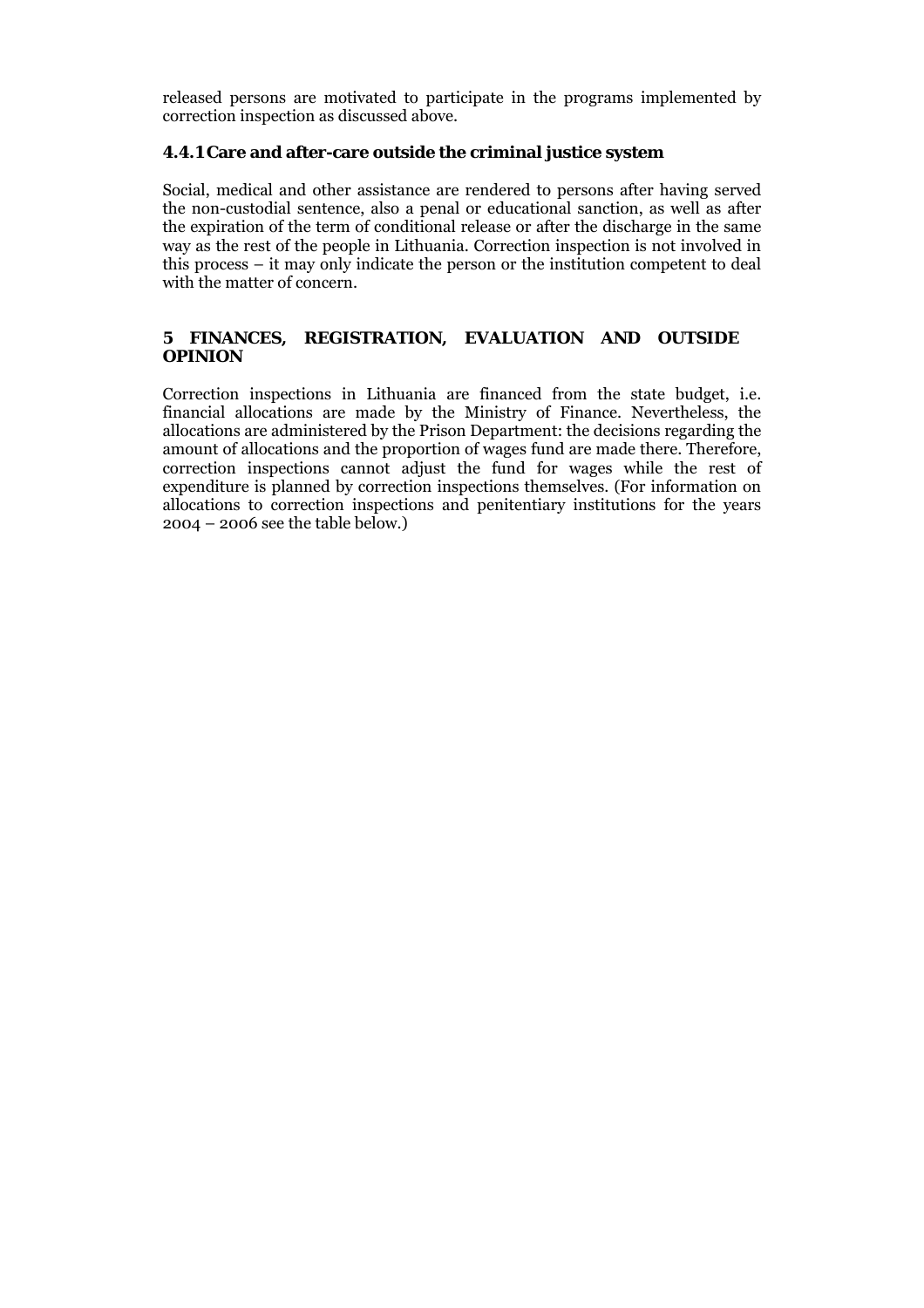# **Table 2**

|                                                 | <b>Probation services</b> | Prison<br>system |
|-------------------------------------------------|---------------------------|------------------|
| Total yearly expenditure (Euro)                 | 1611544                   | 31 565 217       |
| Average number of employed staff                | 170                       | 3178,25          |
| Daily average number of offenders<br>dealt with | 11 186                    | 7916             |
|                                                 | 2005                      |                  |
|                                                 | <b>Probation services</b> | Prison<br>system |
| Total yearly expenditure (Euro)                 | 2 060 870                 | 34 023 188       |
| Average number of employed staff                | 219,5                     | 3207             |
| Daily average number of offenders<br>dealt with | 10 017                    | 8 0 2 0          |
|                                                 | 2006                      |                  |
|                                                 | <b>Probation services</b> | Prison<br>system |
| Total yearly expenditure (Euro)                 | 2 350 725                 | 40 005 797       |
| Average number of employed staff                | 226                       | 3248,25          |
| Daily average number of offenders<br>dealt with | 8784                      | 8 0 6 3          |

Allocation to correction inspections for 2007 totalled 2 991 304 euros and to penitentiary institutions  $-42$  113 043 euros. Besides, correction inspections may participate in various tenders for obtaining finance for projects related to the social rehabilitation and reintegration of convicted persons provided the projects meet the requirements defined in the rulebook. Such projects could be financed from the state budget or by European Union as well as other organisations. Following the provisions of the Lithuanian law private people also have the possibility to transfer some of their income tax (up to 2 per cent) to any state institutions or nongovernmental organisations, therefore correction officers are encouraged to transfer the share of their income tax to correction inspections.

# **5.2 Accounting**

Correction inspections account for their expenditure to the Prison Department once in three months by filling in and producing the financial accounting forms approved by the Ministry of Finance. These documents contain the detailed information on the amount and the objective of the expenditures. The internal audit of the expenditures is performed monthly by the staff of accounting units together with the heads of the correction inspections. External audit of expenditures is within the competence of the Prison Department and National Audit Office. As correction inspections are financed from the state budget there is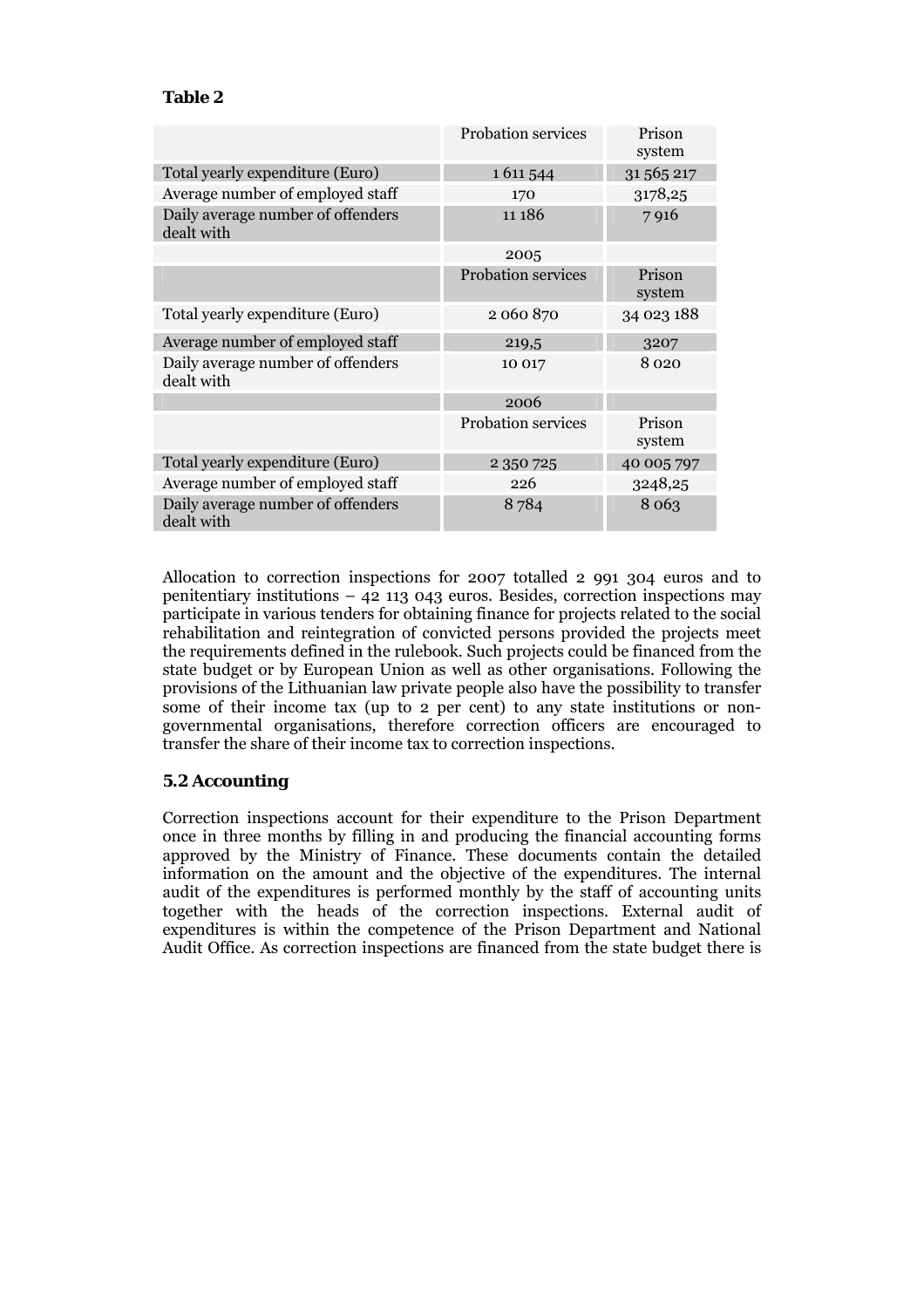no independent audit as the function of monitoring expenditures is delegated to state institutions.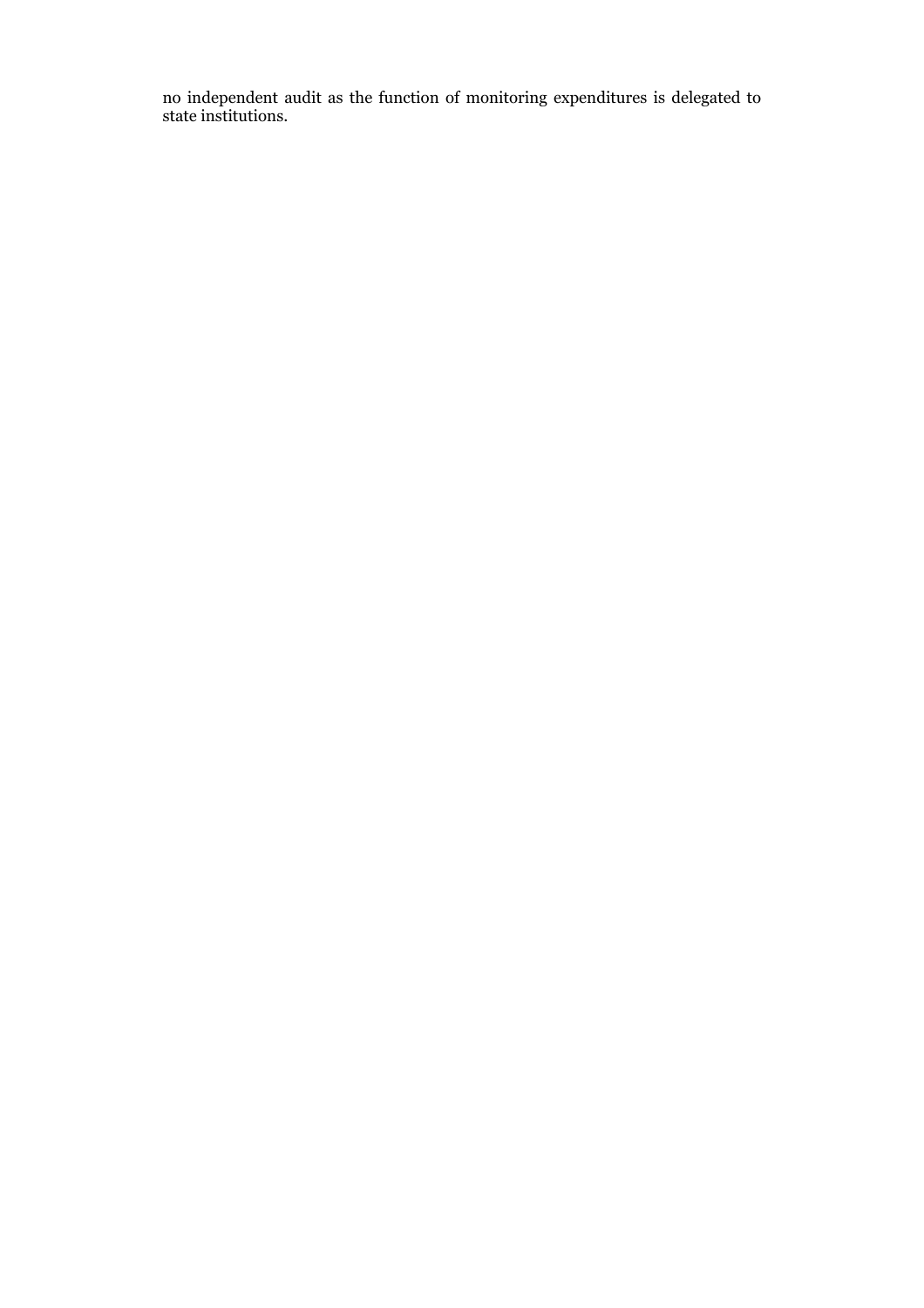## **5.3 Registration systems and evaluation procedures**

Entering the name of the person into the registry starts a personal file. In this file all documents related to the enforcement of the person's sentence are stored: court sentences or decisions, references to the talks with him, documents received from other institutions, information on the service of the sentence, etc. All the material accumulated in the personal file provides the characteristics of the convict and the way he is serving his sentence or whether he complies with the prohibitions and obligations imposed by the court. When the issue of either mitigation or aggravation of the convict's legal status is being raised, all materials accumulated in his personal file are presented to the person taking the decision – the head of the correction inspection or court, within their competence. The head of the correction inspection may reduce the number of registration times at the correction inspection of a conditionally released person. The head of the correction inspection may, on the one hand, make acknowledgments, cancel the previously assigned penalty before the end of its term, file an application with court to recall one or several obligations imposed on the convict, and on the other hand, he may assign a warning or reprimand to those conditionally released persons who are constantly violating working discipline, public peace or obligations imposed on them. The convict has the right to get acquainted with all the materials accumulated in his personal file. Personal files are destroyed after the expiration of the term provided by law. In Lithuania information on the person and his/her previous convictions could be provided to the third persons without the convict's consent only in the cases provided by law – when the information is required during the court trial – or in order to prevent a new crime and the like. This information is also used while working individually with the convict, and some of the data accumulated in the file is included into reports on the work with convicts.

 Correction inspections present quarterly reports on their work with convicts and references on the work results to the Prison Department. After the received materials have been summarised there, comments and proposals regarding the refinement of activities are produced. Reports on the work with convicts are public and easy to access (could be found on the web-sites of the Prison Department and the Crime Prevention Centre of Lithuania) so that everyone interested to find out this information can do it. Reports on the work with convicts contain statistical data on probationers: how many of them are registered at correction inspections, pre-trial investigations initiated against them, administrative offences committed, also number of persons with certain obligations and prohibitions imposed by the court. The reports also include certain social characteristics of convicts – how many of them go to school, work and are registered at Labour Exchange, also information on their education. A computer-based correction inspection registry of convicts does not exist yet; all data, statistics and rating reports are registered manually.

 Until recently activities of correction inspections could not boast of great attention from scientists, therefore scientific research in this field is very scarce. The law provides for processing (delivery, publishing, making use of, etc.) personal data without the person's consent for scientific purposes only after having informed the State Data Protection Inspectorate. However, due to the growing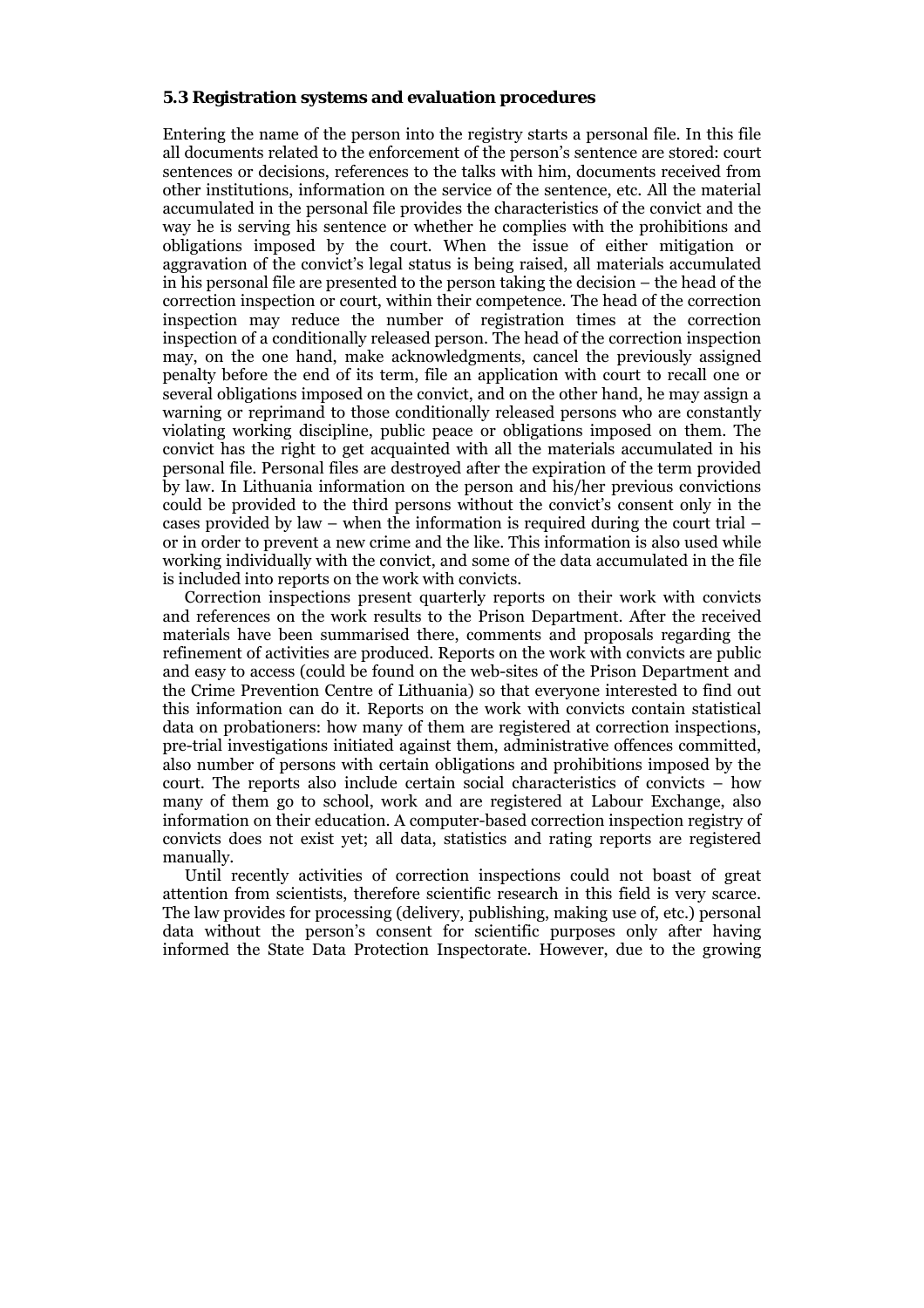interest towards probation an increase of scientists' involvement in this field is expected.

 The evaluation of efficiency of correction inspection activities is based on the above mentioned criteria such as: the number of pre-trial investigations initiated against probationers registered at correction inspections (percentage), the amount of restitution in order to make amendment for the damages done (percentage), the size of the area of the refurbished working premises, also the number probationers going to school or working (percentage). The rates are obtained from correction inspection reports on their work with convicts registered at correction inspections. The reports submitted quarterly serve as the basis for the efficiency evaluation criteria that are calculated quarterly as well.

 As correction inspections implement social reintegration and rehabilitation programs approved by Director General of the Prison Department the reports on the program implementation are being submitted too. The following are considered as program efficiency criteria: the number of probationers having attended at least one meeting session within the framework of a program and the number of probationers who have attended all the meeting sessions, the number of attendees who go to school or work, also the number of pre-trial investigations initiated against probationers as well as penalties enforced by administrative justice and the articles of non-compliance with (neglect of) obligations, commitments and prohibitions imposed on probationers by the court.

 Scientific publications on activities of correction inspections appeared only recently. For instance, in 2005 an article of Julius Dermontas entitled "Rehabilitation of Convicts with Non-Custodial Sentences" was published in a journal of scientific studies "Acta pedagogica Vilnensis mokslo darbai". In the same year articles by Tomas Mackevicius entitled "Community Work: Legal and Social Aspects" and "Legal Aspects of Suspended: Sentences for Persons with Dependency on Drugs: Lithuanian experience" by Marta Gavriloviene were published in the journal "Jurisprudencija: mokslo darbai". A compilation of articles on "Alternatives to Imprisonment and their Implementation" by Tomas Mackevicius was also published in 2005 and a year later, in 2006 he submitted a doctoral thesis under the same title at Mykolas Romeris University. This year also witnessed the publication of the article "Legal Comparative Aspects of Release from Penitentiary Institutions" by Simona Mesoniene and "Amends of Damages Incurred by Criminal Offence while Imposing Punishments Alternative to Imprisonment" by Marta Gavriloviene. The majority of these publications are based on the analysis of legal acts, comparison of national and international practice on the issues of punishments alternative to imprisonment as well as suspended sentences and conditional release from penitentiary institutions. Still, there are no scientific studies or publications in Lithuania on the assessment of efficiency of activities carried out by correction inspections.

# **5.4 Societal support and client's views**

Societal support for the activities carried out by correction inspections has not been researched in an academic way. It is only natural as correction inspection is a conditionally new type of institution and its activities are not yet widely known to the community.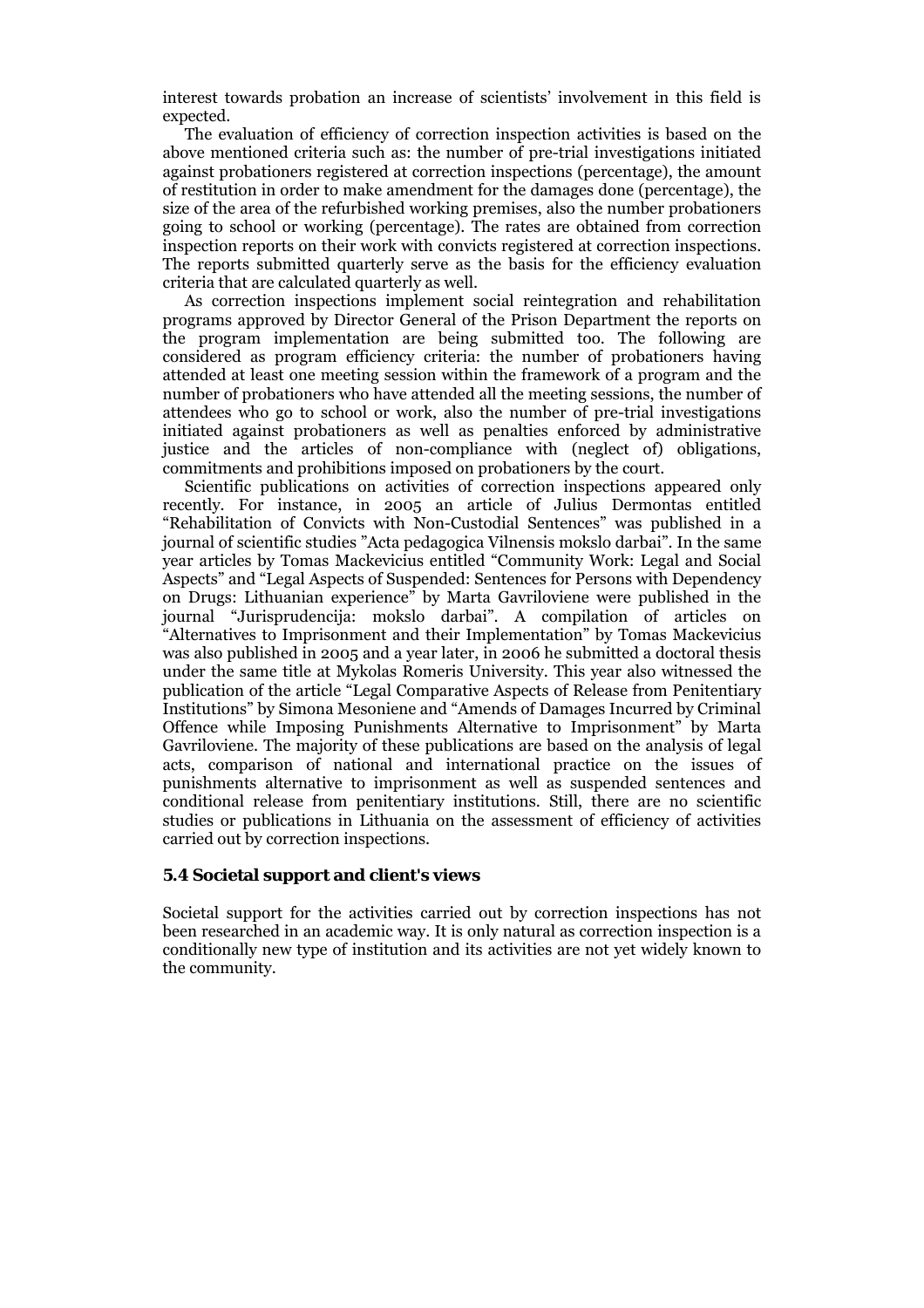There were no scientific studies on probationers' views on the activities of correction inspections either. Nevertheless, surveys of the activities of correction inspections with convicts are planned in order to establish the quality of the services provided by correction inspections and the degree of satisfaction of convicts with the activities of correction inspections. For instance, in the second half of the year 2006 Vilnius Region Correction Inspection compiled questionnaire forms filled in anonymously and carried out the survey with the view of improvement of the services provided by the Vilnius Region Correction Inspection to the probationers and other people. The forms were compiled by the staff of Administrative Division of the Vilnius Region Correction Inspection and filled in by probationers registered at territorial subdivisions of the Vilnius Region Correction Inspection. The convicts were questioned on: whether the appointed reception time is convenient for them, whether they are treated politely and the relevant questions are being dealt with in a qualified way; whether the responses to their applications and complaints are timely and whether the clients were informed on the measures taken correction inspection in order to solve the problems concerned. 443 probationers participated in the survey. Summarising the results of the survey it should be stated that the majority of probationers are satisfied with the quality of the services provided by correction inspections. For instance, 95 per cent of probationers described the office hours as convenient, 98 per cent of the clients admitted that they are treated politely and only 3,2 per cent of the questioned claimed to have been waiting for an appointment for a very long time.

 Despite the fact that not much resources are being allocated to finance public relations, correction inspections try their best to inform community about their activities. This is done on their web sites, through local and national dailies, local TV, etc.

#### **6 PROBATION CLIENTS' RIGHTS**

While speaking about the principles of penal enforcement the issues of convicts' rights was touched upon. As has already been mentioned, the principal of legitimacy consolidates the general provision that the restrictions on the rights and freedoms of convicted persons as well as their obligations may be determined only by the law of the Republic of Lithuania, and the convict's behaviour could by restricted only by a prohibition or obligation. It has also been mentioned that convicted persons are being informed on their rights and obligations during their first appointment with correction inspection officer. Moreover, the opportunities for incentives and responsibility for violation of the conditions imposed by the court are also clarified during the first appointment. Convicts, in their turn, can lodge a complaint with the superior of the head of correction inspection against the penalty imposed by the head of correction inspection for violations of conditions imposed by the court during the five-day period since the imposition of the penalty. The superior of the head of correction inspection may either mitigate or cancel the penalty if the officer imposing it went beyond his commission or the penalty was imposed on the convict who did not make the violation. If the convict does not comply with the decision of the superior officer who has been investigating his complaint he (the convict) has the right to file his complaint with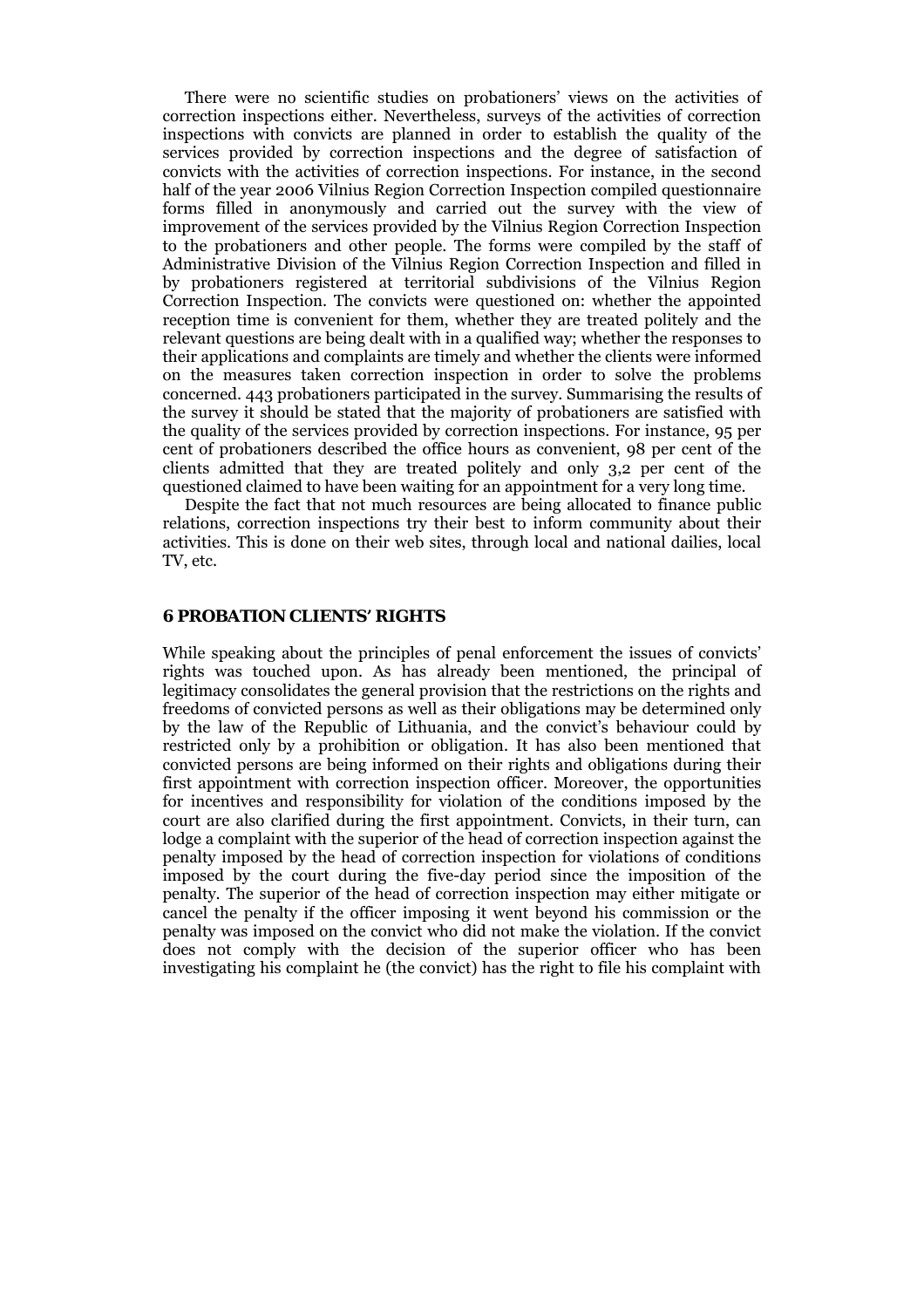Director General of the Prison Department whose actions and decisions could be appealed in the Supreme Administrative Court. It has to be noted that convicts seldom file complaints against officers' actions and decisions: for instance, in 2006 there were 32 complaints received by regional correction inspections about actions and decisions of territorial correction inspections officers while the Prison Department received 13 complains of this kind. The majority of the complaints (approximately 95 per cent) were declared groundless. Furthermore, everybody presuming that his/her rights have been violated due to misuse of officer's power or bureaucracy may file a complaint with Ombudsman. However, such complaints have never been filed.

 In the chapter on registration systems and evaluation procedures it was briefly mentioned that the Law on Juridical Protection of Personal Data protects personal data in the Republic of Lithuania. This law defines the data on previous convictions as specific personal data that can be administered only with the person's consent and in the cases as provided by law when prevention of a crime or criminal activity is concerned or when the data is required during the court hearing or in some other case as provided by law. Information may be accessed in relation to official or professional position or while carrying out a special assignment related to the complaint of the aggrieved. Persons who use other people's personal data publicly, or use this information for the benefit of themselves or others without the consent of the person concerned are in violation of the law. A natural person who violates this law may be sentenced to community work, fined, his freedom may be limited and he may be sentenced to imprisonment for the term up to three years. The same liability is applied to a legal entity as well. A person having suffered the harm inflicted by illegal administration of personal data has the right to demand amends for property or non-pecuniary damage as evaluated by the court.

 All citizens of the Republic of Lithuania, people of other European Union Member States, also legal residents in Lithuania and other European Union Member States as well as other citizens defined in the international treaties of the Republic of Lithuania are have the right to receive primary juridical assistance free of charge. This assistance is defined as provision of juridical information, law consultations and arrangement of legal documents for state and municipal institution. Persons have the right to receive the secondary juridical information, defined as arrangement of legal documents, defence and representation in the cases, including the process of enforcement, representation in the cases of disputes being set outside court as provided by law or a court decision, only when their annual income does not exceed the property and income level that qualify for the receipt of juridical assistance.

 Each person suspected of having committed a criminal offence or a person accused of it has the right to be informed promptly and accurately in the language he/she understands about the nature and the ground for the charges against him/her; this person is entitled to have the services of an interpreter free of charge in case he/she does not speak Lithuanian.

#### **7 NEW DEVELOPMENTS**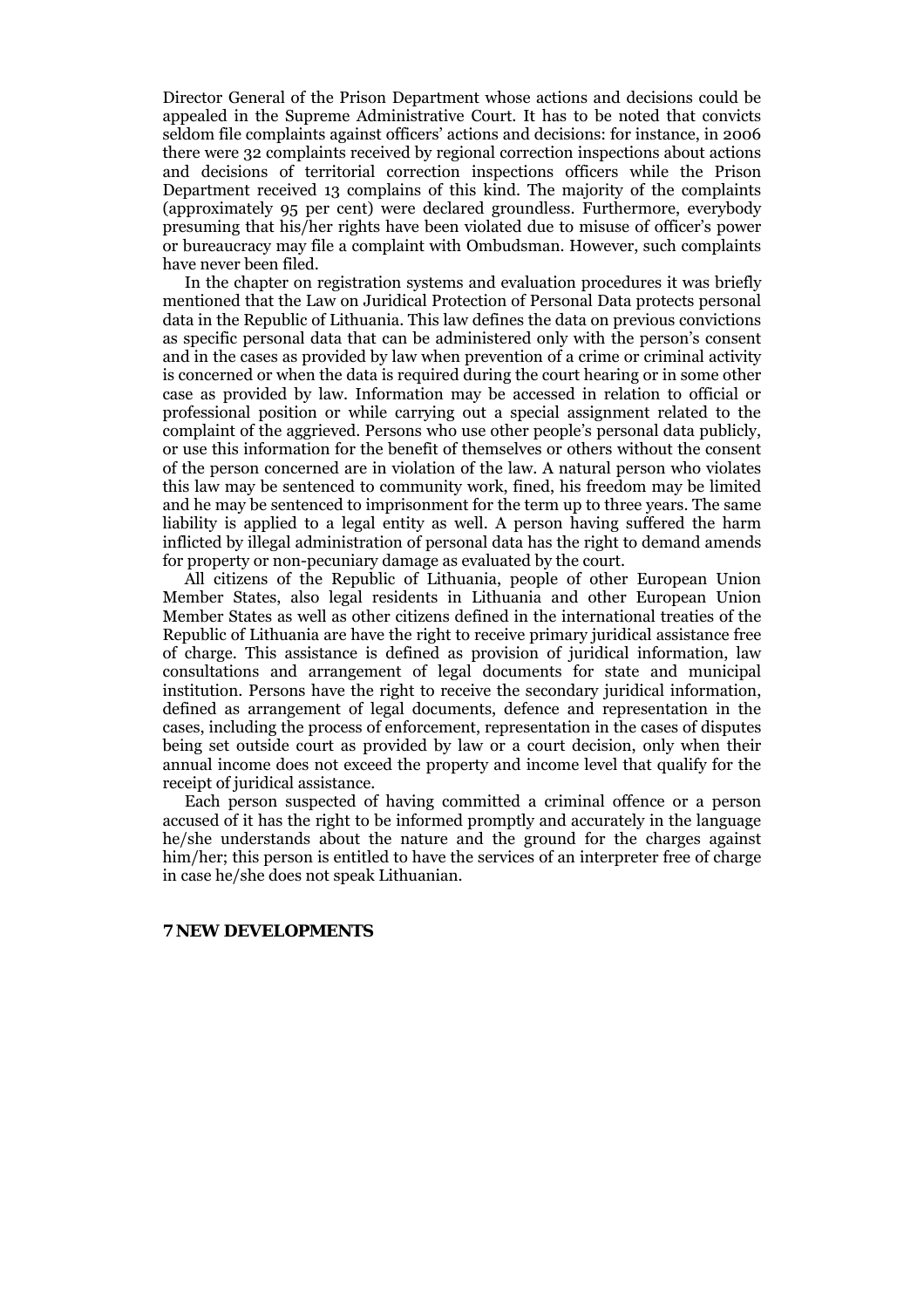As in the opening of this chapter, the demand for the model of suspended sentence and conditional release from penitentiary institutions (probation) was recognised in the State Long-Term Strategic Development Plan approved in 2002. This demand materialised on 21 February 2007 after the Concept of Probation in Lithuania and the Plan of Measures for Implementation of the Concept of Probation in Lithuania was approved. This concept applies for the period until the end of 2009. It ought to influence the activities of correction inspection greatly. It has already been noted that the concepts of "probation", "supervision of the convict" and "rendering social support to him" are defined; the existing drawbacks are pointed out, the aim and principles of the probation system are stated. The aim of the probation system is to guarantee security within the community, to promote crime prevention, to reduce crime recidivism and to decrease the number of prison population. As defined in the Concept of Probation in Lithuania the probation system is based on the following:

- warrant balance between the re-socialisation of the convict and public security;
- individualisation of probation measures when these measures are applied taking into consideration the personality of the convict (his/her personal characteristics, family status, personal health as well as other of his/her faculties, abilities and altitudes), also the nature and the gravity of the crime committed, the convict's behaviour before and after the crime was committed and other important circumstances;
- versatility of probation measures implying that probation is not only supervision of convicts but also efficient rendering of social support to them;
- protection of the rights of the aggrieved person once the probation was enforced to facilitate amendments for the inflicted property and pecuniary damages;
- societal support of the process of convicts' reform when various associations and volunteers are involved in probation enforcement, development of legal education and consciousness of society.

The aims of the probation in Lithuania will be reached through the implementation of these objectives:

- development of legal regulation of probation;
- making proper methodological provisions for probation monitoring:
- creation of integral network of institutions enforcing probation;
- accessibility of social services for probationers;
- promotion of societal support in the process of probation.

The future mechanism of the preparation and presentation of pre-trial conclusions to the court will have the greatest influence on the activities of correction inspections in Lithuania: it will assist the court in the individualisation of the criminal responsibility and selection of the best suited form of exercising criminal responsibility for the person who committed a crime. The implementation of this measure implies involvement of correction inspections in the trial before a sentence is pronounced. Simultaneously, implementation of risk evaluation method of persons having committed repeated crimes is being planned. Pre-trial conclusions and planning of more efficient probation measures will be based on this method. The quality of the group and individual work should improve in the phase of pre-trial investigation as the implementation of specific measures of probation supervision devoted to development of social skills is planned. It is also expected that the activity of community members in the process of implementation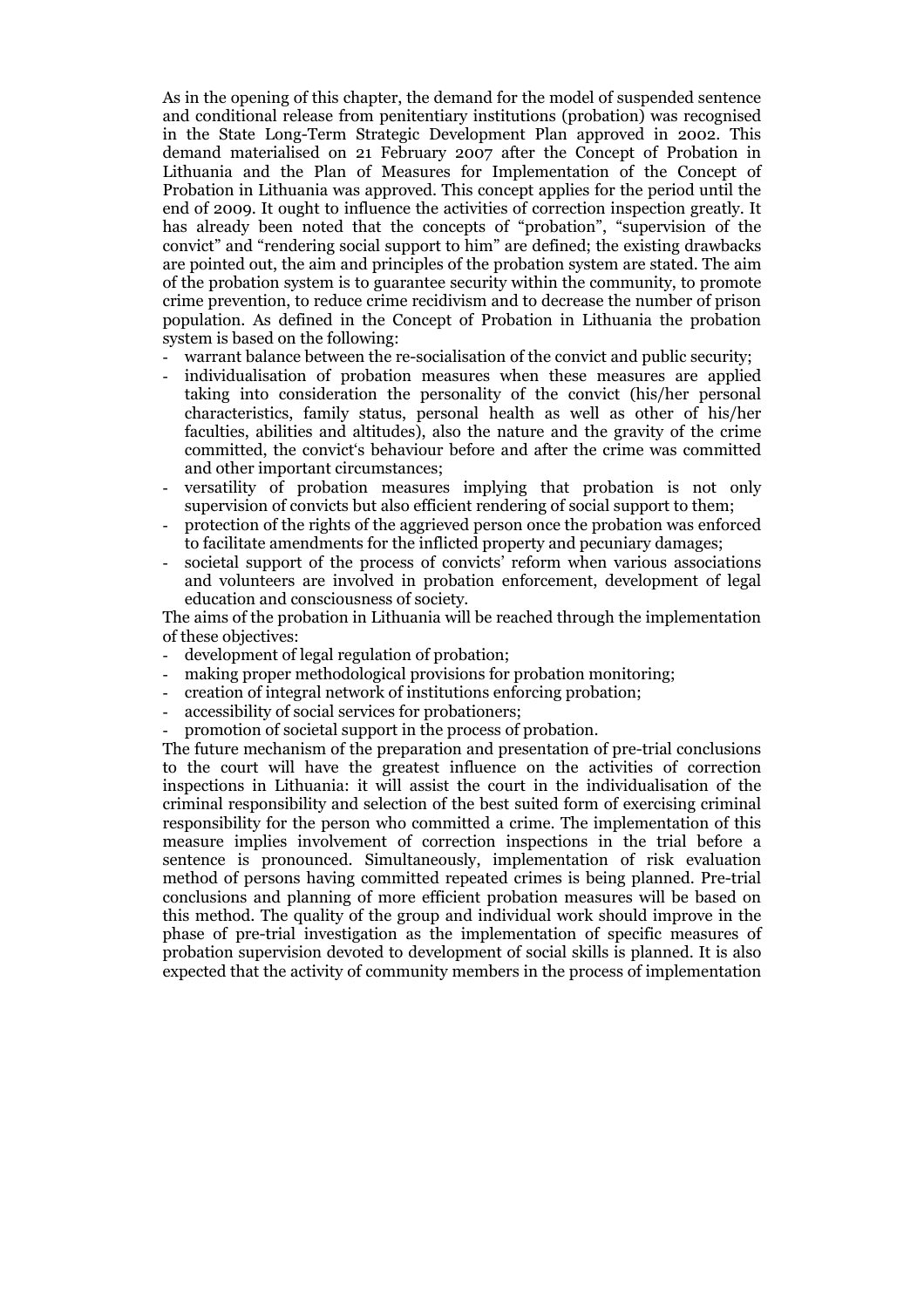of the Concept of Probation in Lithuania will improve after readjustment of legal regulation.

#### **8 IMPORTANT PUBLICATIONS**

There are not many books or articles published in Lithuania on the subject of enforcement of punishments, penal sanctions and measures within the competence of correction inspections, conditional release from penitentiary institutions or suspended sentence. Information in the Chapter on Historical Background was based on material from the anthological survey "Crime Prevention Experience in Lithuania in 1918 – 1940" by Vytautas Andriulis. The book was published in Vilnius in 2000. Several more recent publications have already been mentioned and in this chapter a few more books will be introduced. A book by Gintaras Svedas "The Law of Penal Enforcement" was published in 2003. General aspects of penal enforcement such as policy of penal enforcement, the subject matter, the method and the conception of penal enforcement, the system of penal enforcement, its principles, sources as well as the system of institutions enforcing punishment and the status of the convicted person are being analysed there. This is a learning aid for students and officers of penal institutions. The same author has prepared the commentary on the chapters of the Penal Enforcement Code regulating the execution of punishments excluding those on imprisonment and made a scientific edition of the Code.

 The Commentary on the Penal Enforcement Code was published in 2004. The need for the commentary emerged after the new Code of Penal Enforcement came into force. It aims at promotion of the correct interpretation of the contents of the new standards ant their implementation.

 Another scientist, Tomas Mackevičius defended a thesis for a doctor's degree "Punishment alternative to imprisonment and their materialisation". The thesis aims to reveal and evaluate the punishments as well as other forms of materialisation criminal responsibility legitimised by the legal acts of Lithuania considered as forms of probation in other states, also their rationality and efficiency with regards to the provisions of international documents. The thesis also deals with the issues of the best foreign practice of legal regulation of probation forms and their implementation. The author also makes his conclusion and suggestions regarding the legal regulation and the development of implementation of national probation forms. The subject matter of the thesis was punishments and other forms of materialisation of criminal responsibility with elements of probation involved as well as the activities of correction inspection while realising them. Analysis of materialisation of punishments and other forms of criminal responsibility as well as legal and practical factors determinant of the efficiency of the activities of correction inspections are presented in this thesis.

# **9 CONTACT DETAILS**

Ministry of Justice of the Republic of Lithuania Gedimino Ave. 30/1, LT-01104, Vilnius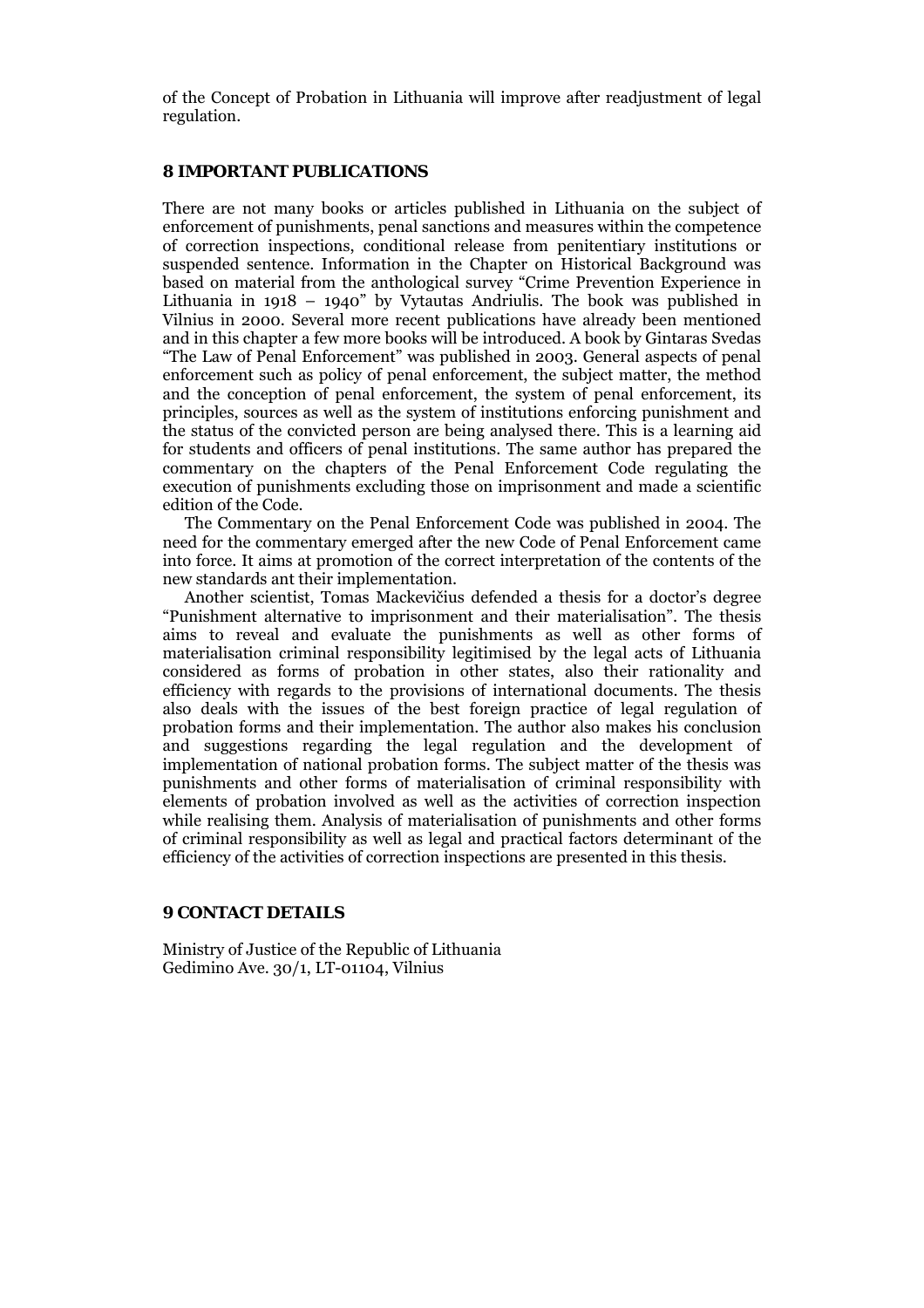Ph.. +370 5 266 2980 Fax.: +370 5 262 5940, 262 4732 tminfo@tic.lt www.tm.lt

Prison Department at Ministry of Justice of the Republic of Lithuania L.Sapiegos St. 1, LT-10312 Vilnius Ph.:+370 5 262 6767, 271 9000 Fax. +370 5 275 2778 kaldep@kaldep.lt www.kalejimudepartamentas.lt

Training Centre of Prison Department at Ministry of Justice of the Republic of Lithuania Subciaus St. 21/1, LT-11350 Vilnius Ph.: +370 5 261 4507; 271 8501 Fax: +370 5 261 4751 kdmc@centras.lt www.kdmc.lt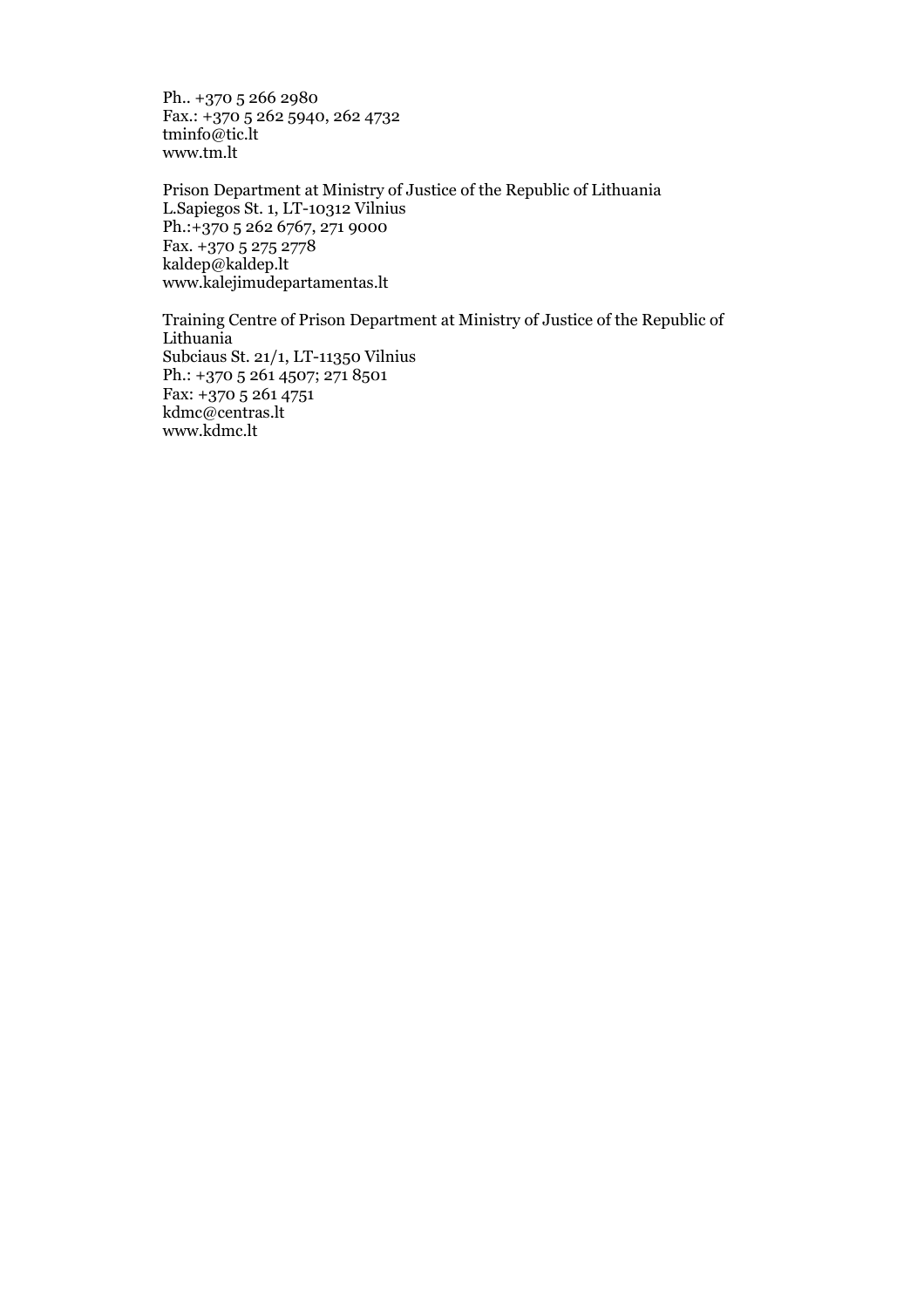Institute of Law Gedimino Ave. 39, LT-01109, Vilnius Ph./fax: +370 5 249 7591 www.teise.org

Centre of Crime Prevention in Lithuania J.Basanaviciaus St. 35-3, LT-03109, Vilnius Ph./fax +370 5 249 6057 www.nplc.lt

Association of Prisoners' Guardianship of Lithuania Paneriu St. 10, LT-03209, Vilnius Ph.: +370 5 239 5154 globa@delfi.lt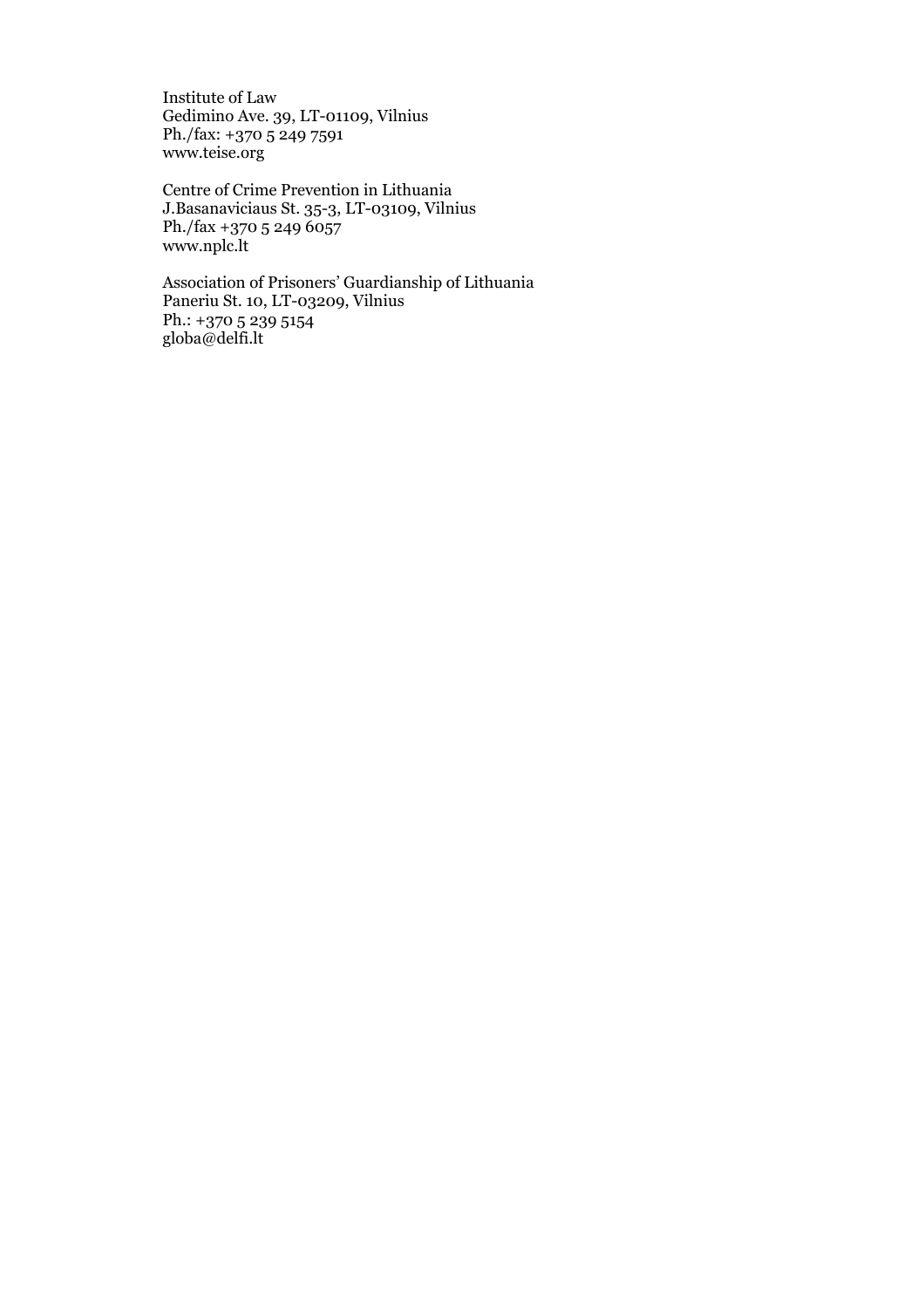# **ANNEX 1**

#### **1. Information on persons convicted in 2004-2006 and the types of the enforced punishments**

|                                                                                                   | 2004         | 2005  | 2006           |
|---------------------------------------------------------------------------------------------------|--------------|-------|----------------|
| 1. Total number of crimes and criminal<br>offences registered in Lithuania                        | 93419        | 89815 | 82155          |
| 2. Number of convicted persons                                                                    | 17882        | 16007 | 14697          |
| 3. Types of enforced punishments:                                                                 |              |       |                |
| 3.1 Deprivation of public rights                                                                  | $\mathbf{1}$ | 11    | $\overline{4}$ |
| 3.2 Deprivation of the right to work<br>at certain jobs or to be engaged on<br>certain activities | 49           | 35    | 39             |
| 3.3 Community work                                                                                | 819          | 569   | 470            |
| $3.4$ Fine                                                                                        | 4238         | 4359  | 4474           |
| 3.5 Restriction of freedom                                                                        | 962          | 1558  | 1752           |
| 3.6 Arrest                                                                                        | 2879         | 1386  | 1185           |
| 3.7 Imprisonment for a term                                                                       | 8928         | 8081  | 6767           |
| 3.8 Life imprisonment                                                                             | 6            | 8     | 6              |

## **2. Information on the convicts' participation in social reintegration and rehabilitation programs in 2004-2006**

|                                                                                                                                                                      | 2004 | 2005 | 2006 |
|----------------------------------------------------------------------------------------------------------------------------------------------------------------------|------|------|------|
| 1. Program of social reintegration of persons<br>conditionally released from penitentiary<br>institutions and conditionally discharged<br>before the end of the term | 1129 | 1001 | 1024 |
| 1.1 Number of persons having attended at least<br>one meeting session of the program                                                                                 |      |      |      |
| 1.2 Number of persons having attended all<br>meeting sessions of the program                                                                                         | 569  | 611  | 663  |
| 2. Program of social rehabilitation of persons<br>having committed violent crimes                                                                                    |      |      |      |
| 2.1 Number of persons having attended at<br>least one meeting session of the program                                                                                 | 394  | 419  | 355  |
| 2.2 Number of persons having attended all<br>meeting sessions of the program                                                                                         | 192  | 246  | 190  |